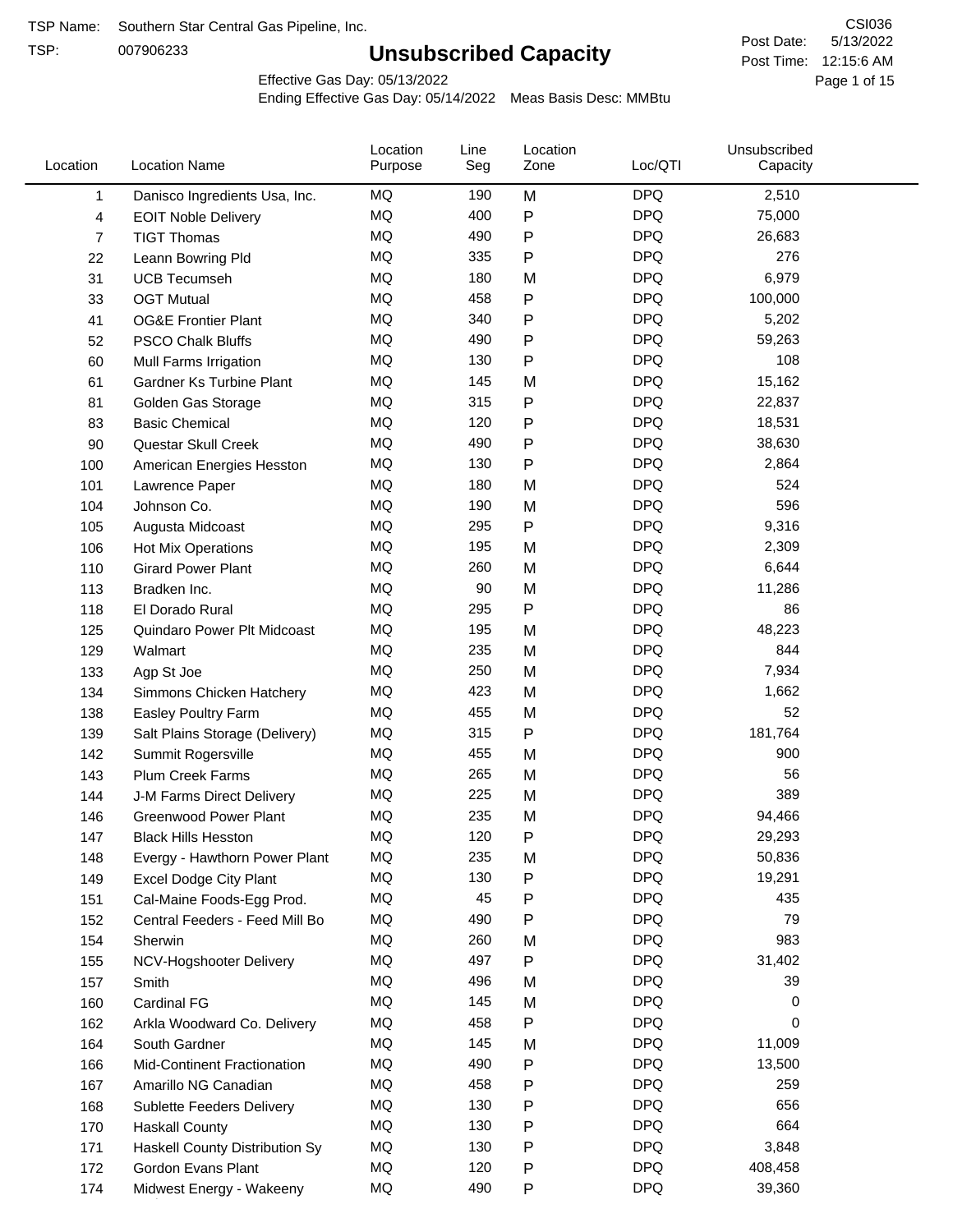TSP:

## **Unsubscribed Capacity**

5/13/2022 Page 2 of 15 Post Time: 12:15:6 AM CSI036 Post Date:

Effective Gas Day: 05/13/2022

| Location | <b>Location Name</b>                  | Location<br>Purpose | Line<br>Seg | Location<br>Zone | Loc/QTI    | Unsubscribed<br>Capacity |  |
|----------|---------------------------------------|---------------------|-------------|------------------|------------|--------------------------|--|
| 175      | <b>Industrial Park</b>                | MQ                  | 455         | M                | <b>DPQ</b> | 18,613                   |  |
| 176      | Uc Flint Oaks Hunt Club               | MQ                  | 498         | M                | <b>DPQ</b> | 3                        |  |
| 178      | ONG-Enid                              | MQ                  | 405         | ${\sf P}$        | <b>DPQ</b> | 6,050                    |  |
| 179      | <b>ONG-SW Oklahoma City</b>           | MQ                  | 340         | P                | <b>DPQ</b> | 33,833                   |  |
| 180      | <b>Superior Carney</b>                | MQ                  | 390         | $\mathsf{P}$     | <b>DPQ</b> | 12,290                   |  |
| 181      | DCP NW Booster                        | MQ                  | 390         | $\mathsf{P}$     | <b>DPQ</b> | 3,761                    |  |
| 183      | <b>DCP West Edmond</b>                | MQ                  | 400         | $\mathsf{P}$     | <b>DPQ</b> | 2,865                    |  |
| 184      | <b>Constellation NewEnergy -</b>      | MQ                  | 493         | M                | <b>DPQ</b> | 1,847                    |  |
| 185      | <b>Constellation NewEnergy -</b>      | MQ                  | 333         | P                | <b>DPQ</b> | 3,502                    |  |
| 186      | Dennis Langley                        | MQ                  | 190         | M                | <b>DPQ</b> | 239                      |  |
| 189      | Dogwood Energy Power Plant            | MQ                  | 235         | M                | <b>DPQ</b> | 118,246                  |  |
| 193      | <b>KGS Cessna Delivery</b>            | MQ                  | 120         | P                | <b>DPQ</b> | 5,410                    |  |
| 195      | <b>Black Hills Lyons</b>              | MQ                  | 45          | P                | <b>DPQ</b> | 4,300                    |  |
| 197      | High Plains Ranch, LLC                | MQ                  | 130         | P                | <b>DPQ</b> | 1,180                    |  |
| 198      | West Drumright                        | MQ                  | 390         | $\mathsf{P}$     | <b>DPQ</b> | 3,216                    |  |
| 202      | Evergy - West Gardner                 | MQ                  | 145         | M                | <b>DPQ</b> | 96,401                   |  |
| 203      | <b>Black Hills- Southern Terminal</b> | MQ                  | 333         | P                | <b>DPQ</b> | 65                       |  |
| 204      | Welch                                 | MQ                  | 225         | M                | <b>DPQ</b> | 290                      |  |
| 206      | Arma-Girard-Pittsburg                 | MQ                  | 260         | M                | <b>DPQ</b> | 29,402                   |  |
| 207      | Cher-Scam-W. Min-Carona-              | MQ                  | 260         | M                | <b>DPQ</b> | 546                      |  |
| 208      | <b>KGST Alden Interconnect</b>        | MQ                  | 490         | P                | <b>DPQ</b> | 25,000                   |  |
| 501      | <b>Arkansas City</b>                  | MQ                  | 333         | M                | <b>DPQ</b> | 16,895                   |  |
| 510      | Clearwater                            | MQ                  | 120         | P                | <b>DPQ</b> | 492                      |  |
| 512      | <b>Conway Springs</b>                 | MQ                  | 120         | $\mathsf{P}$     | <b>DPQ</b> | 1,499                    |  |
| 525      | Harper                                | MQ                  | 120         | $\mathsf{P}$     | <b>DPQ</b> | 7,336                    |  |
| 530      | Kiowa                                 | MQ                  | 315         | $\mathsf{P}$     | <b>DPQ</b> | 1,217                    |  |
| 540      | Oxford                                | MQ                  | 333         | $\mathsf{P}$     | <b>DPQ</b> | 6,335                    |  |
| 590      | Wellington                            | MQ                  | 333         | $\mathsf{P}$     | <b>DPQ</b> | 14,713                   |  |
| 610      | <b>Ks Prd Domestics</b>               | MQ                  | 120         | $\mathsf{P}$     | <b>DPQ</b> | 82                       |  |
| 620      | Ok Prd Domestics                      | MQ                  | 400         | P                | <b>DPQ</b> | 45                       |  |
| 710      | <b>Ks Mkt Domestics</b>               | MQ                  | 90          | M                | <b>DPQ</b> | 961                      |  |
| 720      | Ok Mkt Domestics                      | MQ                  | 225         | M                | <b>DPQ</b> | 44                       |  |
| 730      | Mo Mkt Domestics                      | MQ                  | 455         | M                | <b>DPQ</b> | 8                        |  |
| 904      | Arnett                                | MQ                  | 458         | $\mathsf{P}$     | <b>DPQ</b> | 1,069                    |  |
| 912      | Capron                                | MQ                  | 315         | P                | <b>DPQ</b> | 110                      |  |
| 1103     | Olathe, KS                            | MQ                  | 190         | M                | <b>DPQ</b> | 92                       |  |
| 2008     | Barnsdall                             | MQ                  | 357         | P                | <b>DPQ</b> | 839                      |  |
| 2009     | <b>Bartlesville &amp; Dewey</b>       | MQ                  | 357         | P                | <b>DPQ</b> | 47,112                   |  |
| 2016     | Delaware                              | MQ                  | 497         | P                | <b>DPQ</b> | 224                      |  |
| 2056     | Nowata                                | MQ                  | 497         | P                | <b>DPQ</b> | 7,113                    |  |
| 2064     | Pawhuska                              | MQ                  | 334         | P                | <b>DPQ</b> | 7,755                    |  |
| 2101     | Vinita                                | MQ                  | 225         | M                | <b>DPQ</b> | 7,655                    |  |
| 3504     | Alden                                 | MQ                  | 490         | P                | <b>DPQ</b> | 185                      |  |
| 3508     | Barnard                               | $\sf{MQ}$           | 265         | M                | <b>DPQ</b> | 157                      |  |
| 3512     | Chase                                 | MQ                  | 45          | P                | <b>DPQ</b> | 340                      |  |
| 3520     | Ellsworth                             | MQ                  | 265         | M                | <b>DPQ</b> | 1,692                    |  |
| 3524     | Frederick                             | MQ                  | 265         | M                | <b>DPQ</b> | 60                       |  |
| 3528     | Geneseo                               | MQ                  | 265         | M                | <b>DPQ</b> | 712                      |  |
| 3544     | Kanopolis                             | $\sf{MQ}$           | 265         | M                | <b>DPQ</b> | 457                      |  |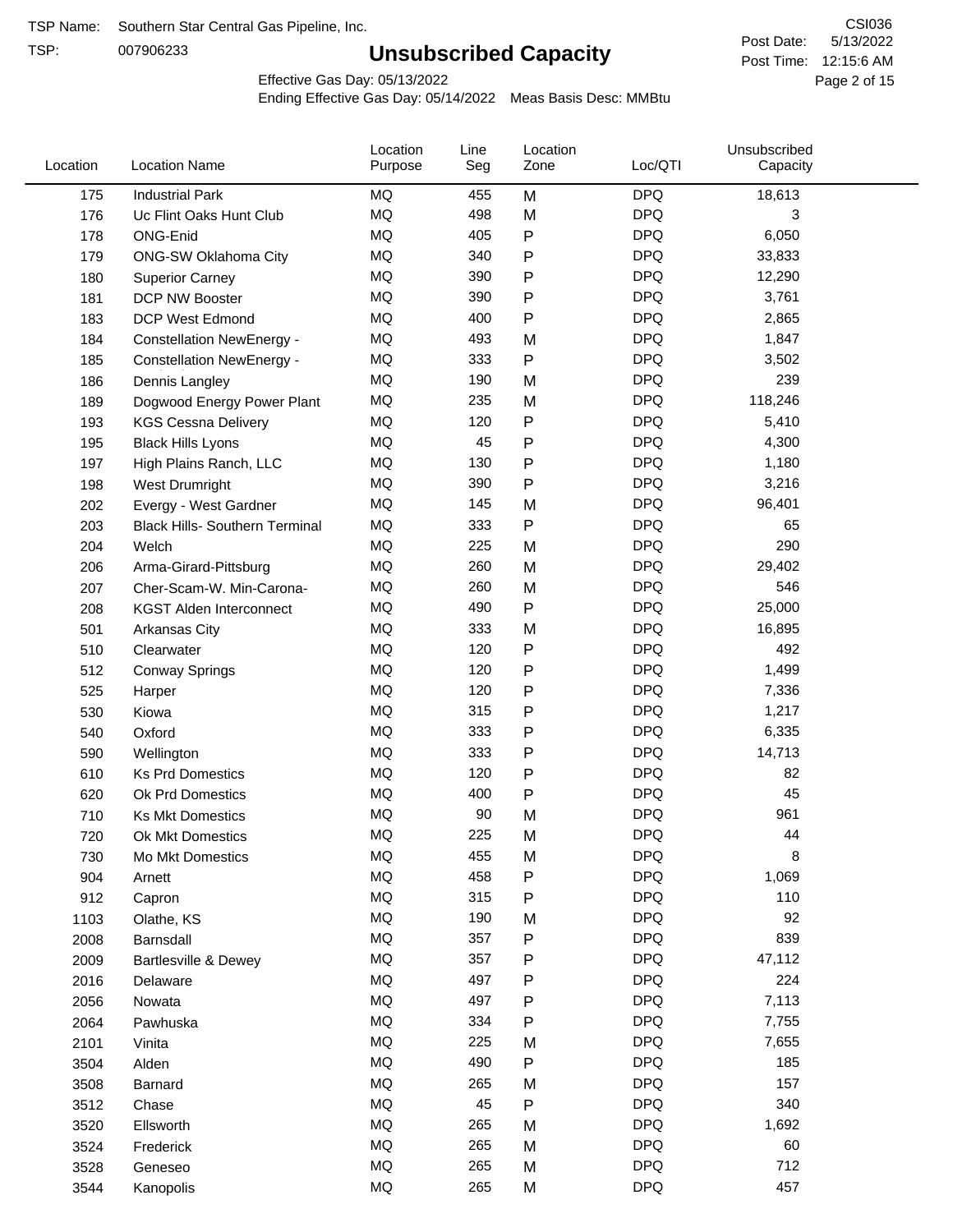TSP: 

## **Unsubscribed Capacity**

5/13/2022 Page 3 of 15 Post Time: 12:15:6 AM CSI036 Post Date:

Effective Gas Day: 05/13/2022

| Location | <b>Location Name</b>      | Location<br>Purpose | Line<br>Seg | Location<br>Zone | Loc/QTI    | Unsubscribed<br>Capacity |  |
|----------|---------------------------|---------------------|-------------|------------------|------------|--------------------------|--|
| 3548     | Lincoln                   | <b>MQ</b>           | 265         | M                | <b>DPQ</b> | 4,528                    |  |
| 3551     | Lucas                     | <b>MQ</b>           | 265         | M                | <b>DPQ</b> | 711                      |  |
| 3553     | Luray                     | <b>MQ</b>           | 265         | M                | <b>DPQ</b> | 77                       |  |
| 3555     | Minneapolis               | <b>MQ</b>           | 265         | M                | <b>DPQ</b> | 1,424                    |  |
| 3572     | Raymond                   | <b>MQ</b>           | 490         | P                | <b>DPQ</b> | 75                       |  |
| 3576     | Sylvan Grove              | <b>MQ</b>           | 265         | M                | <b>DPQ</b> | 134                      |  |
| 3588     | Vesper                    | <b>MQ</b>           | 265         | M                | <b>DPQ</b> | 42                       |  |
| 3608     | <b>Beloit</b>             | <b>MQ</b>           | 265         | M                | <b>DPQ</b> | 12,605                   |  |
| 3610     | <b>Burr Oak</b>           | <b>MQ</b>           | 265         | M                | <b>DPQ</b> | 168                      |  |
| 3612     | Cawker City               | <b>MQ</b>           | 265         | M                | <b>DPQ</b> | 625                      |  |
| 3616     | Downs                     | <b>MQ</b>           | 265         | M                | <b>DPQ</b> | 382                      |  |
| 3620     | Esbon                     | <b>MQ</b>           | 265         | M                | <b>DPQ</b> | 63                       |  |
| 3624     | Formosa                   | <b>MQ</b>           | 265         | M                | <b>DPQ</b> | 120                      |  |
| 3628     | Glen Elder                | <b>MQ</b>           | 265         | M                | <b>DPQ</b> | 125                      |  |
| 3640     | Jewell                    | <b>MQ</b>           | 265         | M                | <b>DPQ</b> | 66                       |  |
| 3648     | Lebanon                   | <b>MQ</b>           | 265         | M                | <b>DPQ</b> | 178                      |  |
| 3652     | Mankato                   | <b>MQ</b>           | 265         | M                | <b>DPQ</b> | 1,807                    |  |
| 3654     | Montrose                  | <b>MQ</b>           | 265         | M                | <b>DPQ</b> | 192                      |  |
| 3660     | Osborne                   | <b>MQ</b>           | 265         | M                | <b>DPQ</b> | 4,776                    |  |
| 3676     | Smith Center              | <b>MQ</b>           | 265         | M                | <b>DPQ</b> | 1,401                    |  |
| 4812     | Carthage, Jasper, & Lamar | <b>MQ</b>           | 450         | M                | <b>DPQ</b> | 5,570                    |  |
| 5002     | East Liberty Receipt      | M <sub>2</sub>      | 260         | M                | <b>RPQ</b> | 42,602                   |  |
| 6565     | Murray Gil Plant          | <b>MQ</b>           | 120         | $\mathsf{P}$     | <b>DPQ</b> | 166,038                  |  |
| 6704     | Atlanta                   | <b>MQ</b>           | 333         | M                | <b>DPQ</b> | 107                      |  |
| 6706     | Augusta & Leon            | <b>MQ</b>           | 295         | P                | <b>DPQ</b> | 46,347                   |  |
| 6712     | Benton                    | <b>MQ</b>           | 300         | M                | <b>DPQ</b> | 22                       |  |
| 6714     | Burden                    | <b>MQ</b>           | 333         | M                | <b>DPQ</b> | 137                      |  |
| 6716     | Cambridge                 | MQ                  | 333         | M                | <b>DPQ</b> | 83                       |  |
| 6720     | Dexter                    | MQ                  | 333         | M                | <b>DPQ</b> | 128                      |  |
| 6722     | Douglas                   | <b>MQ</b>           | 295         | P                | <b>DPQ</b> | 4,069                    |  |
| 6724     | El Dorado                 | <b>MQ</b>           | 300         | M                | <b>DPQ</b> | 14,336                   |  |
| 6764     | Potwin                    | <b>MQ</b>           | 300         | M                | <b>DPQ</b> | 125                      |  |
| 6780     | Towanda                   | MQ                  | 300         | M                | <b>DPQ</b> | 6                        |  |
| 6828     | Grenola                   | MQ                  | 333         | M                | <b>DPQ</b> | 127                      |  |
| 6852     | Madison                   | MQ                  | 140         | M                | <b>DPQ</b> | 379                      |  |
| 6860     | Olpe                      | MQ                  | 140         | M                | <b>DPQ</b> | 129                      |  |
| 7158     | <b>OFS Maysville</b>      | M <sub>2</sub>      | 385         | P                | <b>RPQ</b> | 2,486                    |  |
| 9012     | Circleville               | <b>MQ</b>           | 90          | M                | <b>DPQ</b> | 133                      |  |
| 9020     | Everest                   | $\sf{MQ}$           | 90          | M                | <b>DPQ</b> | 167                      |  |
| 9024     | Fairview                  | $\sf{MQ}$           | 90          | M                | <b>DPQ</b> | 171                      |  |
| 9026     | <b>Falls City</b>         | MQ                  | 90          | M                | <b>DPQ</b> | 12,490                   |  |
| 9032     | Hamlin                    | MQ                  | 90          | M                | <b>DPQ</b> | 50                       |  |
| 9034     | Hiawatha                  | MQ                  | 90          | M                | <b>DPQ</b> | 2,895                    |  |
| 9036     | Holton                    | MQ                  | 90          | M                | <b>DPQ</b> | 4,675                    |  |
| 9038     | Horton                    | MQ                  | 90          | M                | <b>DPQ</b> | 1,821                    |  |
| 9040     | Huron                     | MQ                  | 90          | M                | <b>DPQ</b> | 30                       |  |
| 9042     | Highland & Robinson       | MQ                  | 90          | M                | <b>DPQ</b> | 844                      |  |
| 9052     | Morrill                   | $\sf{MQ}$           | 90          | M                | <b>DPQ</b> | 228                      |  |
| 9054     | Muscotah                  | $\sf{MQ}$           | 90          | M                | <b>DPQ</b> | 612                      |  |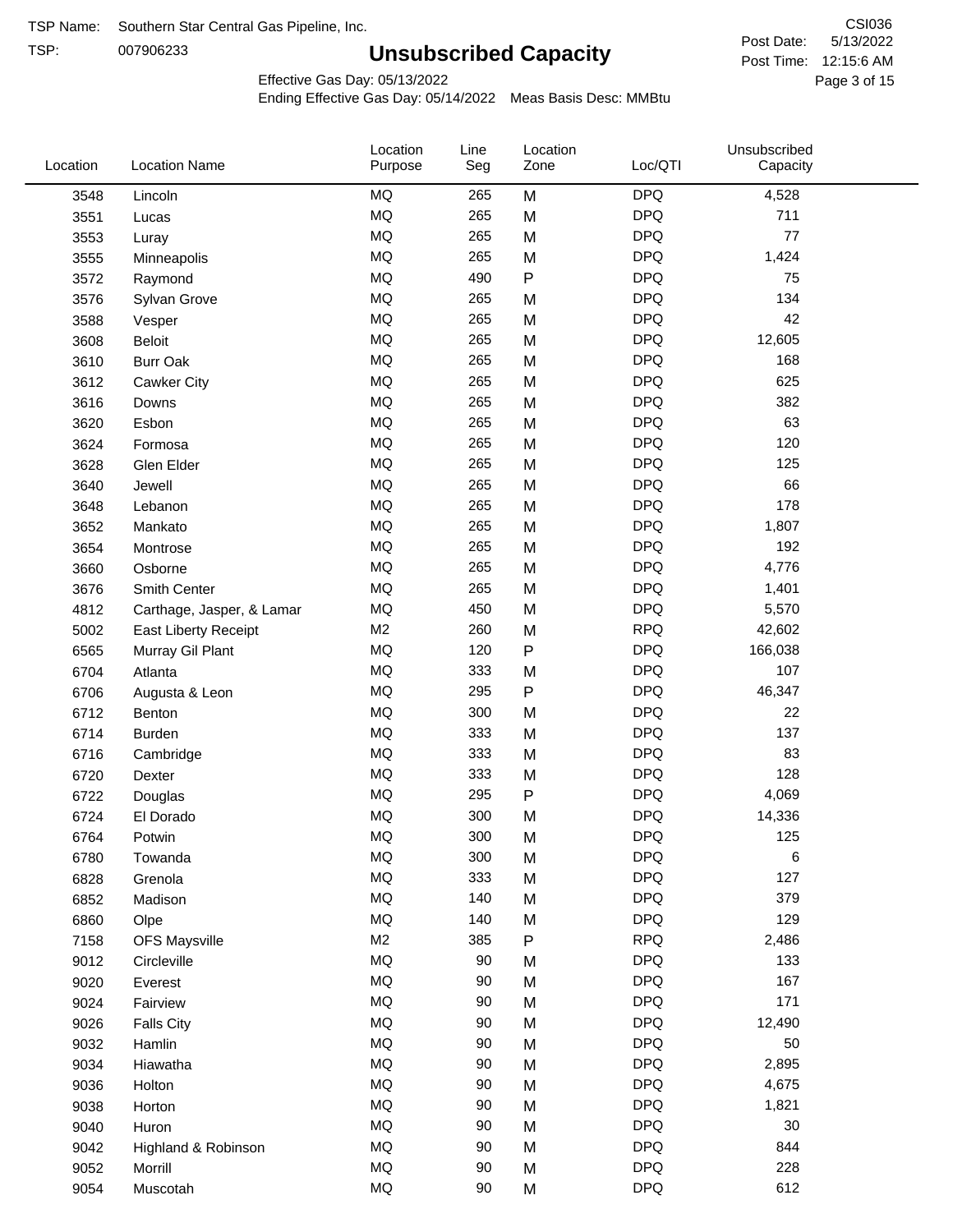TSP:

## **Unsubscribed Capacity**

5/13/2022 Page 4 of 15 Post Time: 12:15:6 AM CSI036 Post Date:

Effective Gas Day: 05/13/2022

| Location | <b>Location Name</b>            | Location<br>Purpose | Line<br>Seg | Location<br>Zone | Loc/QTI    | Unsubscribed<br>Capacity |  |
|----------|---------------------------------|---------------------|-------------|------------------|------------|--------------------------|--|
| 9057     | Netawaka                        | <b>MQ</b>           | 90          | M                | <b>DPQ</b> | 48                       |  |
| 9059     | Nortonville & Winchester        | MQ                  | 180         | M                | <b>DPQ</b> | 12                       |  |
| 9064     | Oskaloosa                       | MQ                  | 180         | M                | <b>DPQ</b> | 177                      |  |
| 9066     | Ozawkie                         | MQ                  | 180         | M                | <b>DPQ</b> | 231                      |  |
| 9075     | Reserve                         | <b>MQ</b>           | 90          | M                | <b>DPQ</b> | 72                       |  |
| 9079     | Sabetha                         | <b>MQ</b>           | 90          | M                | <b>DPQ</b> | 11,276                   |  |
| 9091     | <b>Valley Falls</b>             | <b>MQ</b>           | 180         | M                | <b>DPQ</b> | 1,271                    |  |
| 9093     | Wathena, Elwood & Troy          | <b>MQ</b>           | 250         | M                | <b>DPQ</b> | 6,996                    |  |
| 9095     | Whiting                         | MQ                  | 90          | M                | <b>DPQ</b> | 40                       |  |
| 9097     | Willis                          | <b>MQ</b>           | 90          | M                | <b>DPQ</b> | 208                      |  |
| 9657     | South Glavin, KS TB             | MQ                  | 145         | M                | <b>DPQ</b> | 36,000                   |  |
| 9835     | Hutchinson                      | MQ                  | 490         | P                | <b>DPQ</b> | 279                      |  |
| 10731    | Chelin Pld                      | M <sub>2</sub>      | 315         | P                | <b>RPQ</b> | 12,086                   |  |
| 10847    | Olathe, KS East TB              | <b>MQ</b>           | 145         | M                | <b>DPQ</b> | 1,000                    |  |
| 10997    | EGT Jane - Receipt              | M <sub>2</sub>      | 423         | M                | <b>RPQ</b> | 146,982                  |  |
| 11138    | Anr Brown Emergency             | M <sub>2</sub>      | 90          | M                | <b>RPQ</b> | 23,860                   |  |
| 11377    | Transwestern Canadian - Rec.    | M <sub>2</sub>      | 458         | P                | <b>RPQ</b> | 56,705                   |  |
| 11435    | <b>OkTex Marsh Interconnect</b> | M <sub>2</sub>      | 458         | P                | <b>RPQ</b> | 47,447                   |  |
| 11704    | Alba-Purcell-Neck City          | MQ                  | 450         | M                | <b>DPQ</b> | 77                       |  |
| 11709    | Carl Junction                   | MQ                  | 260         | M                | <b>DPQ</b> | 3,766                    |  |
| 11712    | Carterville                     | <b>MQ</b>           | 450         | M                | <b>DPQ</b> | 6,134                    |  |
| 11716    | Duenweg                         | MQ                  | 450         | M                | <b>DPQ</b> | 1,984                    |  |
| 11740    | Joplin-Galloway                 | <b>MQ</b>           | 450         | M                | <b>DPQ</b> | 44,900                   |  |
| 11772    | <b>Reddings Mill</b>            | <b>MQ</b>           | 225         | M                | <b>DPQ</b> | 370                      |  |
| 11776    | Saginaw                         | <b>MQ</b>           | 450         | M                | <b>DPQ</b> | 82                       |  |
| 11778    | Smithfield                      | MQ                  | 260         | M                | <b>DPQ</b> | 50                       |  |
| 11779    | <b>Stones Corner</b>            | MQ                  | 450         | M                | <b>DPQ</b> | 67                       |  |
| 11792    | Webb City                       | <b>MQ</b>           | 450         | M                | <b>DPQ</b> | 3,052                    |  |
| 12723    | DCP - Kingfisher                | M <sub>2</sub>      | 400         | P                | <b>RPQ</b> | 12,876                   |  |
| 12782    | Herndon Pld                     | M <sub>2</sub>      | 333         | M                | <b>RPQ</b> | 2,822                    |  |
| 13011    | <b>OGT Mutual</b>               | M <sub>2</sub>      | 458         | P                | <b>RPQ</b> | 102,797                  |  |
| 13144    | Own Resources - Waverly         | M <sub>2</sub>      | 490         | P                | <b>RPQ</b> | 29,475                   |  |
| 13194    | <b>Superior Carney Plant</b>    | M2                  | 390         | P                | <b>RPQ</b> | 36,616                   |  |
| 13565    | St. Francis                     | M2                  | 490         | Ρ                | <b>RPQ</b> | 17,798                   |  |
| 13604    | Olathe, KS Naval Base TB        | MQ                  | 190         | M                | <b>DPQ</b> | 4,000                    |  |
| 13644    | Kansas City, Kansas             | MQ                  | 115         | M                | <b>DPQ</b> | 170,108                  |  |
| 13735    | State Line Pld                  | M2                  | 490         | P                | <b>RPQ</b> | 15,750                   |  |
| 13745    | Kansas City, MO                 | MQ                  | 195         | M                | <b>DPQ</b> | 165,756                  |  |
| 13746    | Grain Valley & Lake Lotawana    | MQ                  | 235         | M                | <b>DPQ</b> | 223,050                  |  |
| 13747    | Kentucky Avenue                 | MQ                  | 235         | M                | <b>DPQ</b> | 60,000                   |  |
| 13748    | 47th & 71st & Stateline         | MQ                  | 115         | M                | <b>DPQ</b> | 267,453                  |  |
| 13906    | Bonny Reservoir Pld             | M2                  | 490         | P                | <b>RPQ</b> | 44,606                   |  |
| 14027    | Mullendore Pld                  | M2                  | 335         | Ρ                | <b>RPQ</b> | 6,646                    |  |
| 14155    | Chase County Pld                | M2                  | 140         | M                | <b>RPQ</b> | 3,841                    |  |
| 14377    | DCP Mustang Plt                 | M <sub>2</sub>      | 340         | P                | <b>RPQ</b> | 11,744                   |  |
| 14391    | <b>REP - North Williams</b>     | M2                  | 495         | M                | <b>RPQ</b> | 32,434                   |  |
| 14513    | Cimarron Pipeline               | M2                  | 315         | ${\sf P}$        | <b>RPQ</b> | 9,761                    |  |
| 14872    | Own Resources - Wray            | M <sub>2</sub>      | 490         | P                | <b>RPQ</b> | 16,513                   |  |
| 14965    | CIG Riner                       | M <sub>2</sub>      | 490         | P                | <b>RPQ</b> | 51,538                   |  |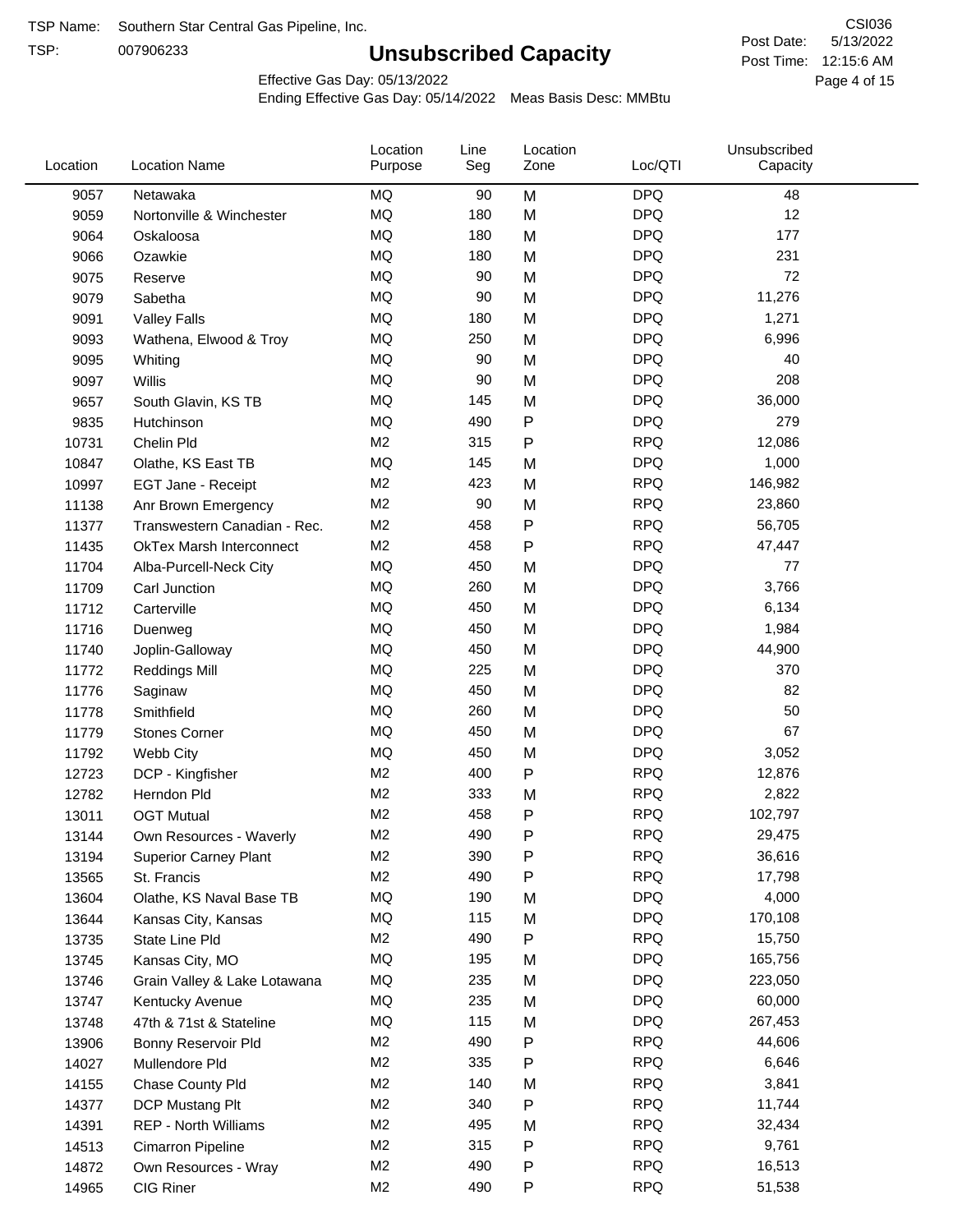TSP:

## **Unsubscribed Capacity**

5/13/2022 Page 5 of 15 Post Time: 12:15:6 AM CSI036 Post Date:

Effective Gas Day: 05/13/2022

| Location | <b>Location Name</b>               | Location<br>Purpose | Line<br>Seg | Location<br>Zone | Loc/QTI    | Unsubscribed<br>Capacity |  |
|----------|------------------------------------|---------------------|-------------|------------------|------------|--------------------------|--|
| 14971    | <b>KGST Ark River</b>              | M <sub>2</sub>      | 130         | $\mathsf{P}$     | <b>RPQ</b> | 56,934                   |  |
| 15011    | <b>EOIT Noble</b>                  | M <sub>2</sub>      | 400         | $\mathsf{P}$     | <b>RPQ</b> | 46,050                   |  |
| 15012    | Cleveland Mo                       | MQ                  | 235         | M                | <b>DPQ</b> | 26                       |  |
| 15020    | East Lynne & Garden City           | MQ                  | 235         | M                | <b>DPQ</b> | 830                      |  |
| 15024    | Freeman                            | MQ                  | 235         | M                | <b>DPQ</b> | 76                       |  |
| 15032    | Holden                             | MQ                  | 235         | M                | <b>DPQ</b> | 4,017                    |  |
| 15044    | Kingsville                         | MQ                  | 235         | M                | <b>DPQ</b> | 41                       |  |
| 15050    | Lone Jack                          | MQ                  | 235         | M                | <b>DPQ</b> | 288                      |  |
| 15064    | Peculiar                           | MQ                  | 235         | M                | <b>DPQ</b> | 2,265                    |  |
| 15066    | Pleasant Hill                      | MQ                  | 235         | M                | <b>DPQ</b> | 4,776                    |  |
| 15117    | Hulah                              | M <sub>2</sub>      | 335         | ${\sf P}$        | <b>RPQ</b> | 2,730                    |  |
| 15142    | <b>EOIT McClain</b>                | M <sub>2</sub>      | 385         | $\mathsf{P}$     | <b>RPQ</b> | 91,338                   |  |
| 15216    | Dearborn MO                        | <b>MQ</b>           | 250         | M                | <b>DPQ</b> | 1,372                    |  |
| 15223    | Nimrod                             | M <sub>2</sub>      | 340         | ${\sf P}$        | <b>RPQ</b> | 23,446                   |  |
| 15236    | Questar Skull Creek                | M <sub>2</sub>      | 490         | $\mathsf{P}$     | <b>RPQ</b> | 48,874                   |  |
| 15253    | DCP - Cimarron Plant               | M <sub>2</sub>      | 458         | $\mathsf{P}$     | <b>RPQ</b> | 117,425                  |  |
| 15256    | New Market & Trimble               | MQ                  | 250         | M                | <b>DPQ</b> | 92                       |  |
| 15266    | <b>CIG Floris</b>                  | M <sub>2</sub>      | 315         | $\mathsf{P}$     | <b>RPQ</b> | 81,012                   |  |
| 15300    | <b>OFS</b> Stateline               | M <sub>2</sub>      | 458         | P                | <b>RPQ</b> | 48,284                   |  |
| 15343    | St. Francis Pld                    | M <sub>2</sub>      | 490         | P                | <b>RPQ</b> | 13,960                   |  |
| 15405    | Golden Gas Pld                     | M <sub>2</sub>      | 315         | $\mathsf{P}$     | <b>RPQ</b> | 25,274                   |  |
| 15430    | Velma Gas Plant                    | M <sub>2</sub>      | 385         | $\mathsf{P}$     | <b>RPQ</b> | 53,846                   |  |
| 15433    | Scout - Satanta                    | M <sub>2</sub>      | 130         | ${\sf P}$        | <b>RPQ</b> | 185,442                  |  |
| 15857    | DCP - Sholem                       | M <sub>2</sub>      | 385         | $\mathsf{P}$     | <b>RPQ</b> | 2,182                    |  |
| 15907    | Cowley Gas Systems, LLC            | M <sub>2</sub>      | 333         | M                | <b>RPQ</b> | 3,084                    |  |
| 16013    | South Olathe TB                    | MQ                  | 145         | M                | <b>DPQ</b> | 24,000                   |  |
| 16289    | Scout - Jayhawk                    | M <sub>2</sub>      | 130         | ${\sf P}$        | <b>RPQ</b> | 122,886                  |  |
| 16294    | Wamsutter - Echo Springs           | M <sub>2</sub>      | 490         | P                | <b>RPQ</b> | 223,278                  |  |
| 16376    | Salt Plains Storage                | M <sub>2</sub>      | 315         | P                | <b>RPQ</b> | 225,257                  |  |
| 16453    | <b>ETC Texas Pipeline Beaver</b>   | M <sub>2</sub>      | 315         | ${\sf P}$        | <b>RPQ</b> | 86,510                   |  |
| 16478    | Envirotek Fuel Systems Inc         | M <sub>2</sub>      | 497         | P                | <b>RPQ</b> | 4,818                    |  |
| 16508    | Blue Jacket                        | MQ                  | 225         | M                | <b>DPQ</b> | 81                       |  |
| 16516    | Commerce                           | MQ                  | 225         | M                | <b>DPQ</b> | 6,869                    |  |
| 16532    | Hockerville                        | MQ                  | 225         | M                | <b>DPQ</b> | 219                      |  |
| 16534    | Quapaw                             | M <sub>2</sub>      | 225         | M                | <b>RPQ</b> | 29,362                   |  |
| 16552    | Miami                              | MQ                  | 225         | M                | <b>DPQ</b> | 28,664                   |  |
| 16562    | Republican                         | M <sub>2</sub>      | 490         | ${\sf P}$        | <b>RPQ</b> | 108,219                  |  |
| 16568    | Quapaw                             | MQ                  | 225         | M                | <b>DPQ</b> | 342                      |  |
| 16582    | EnergyVest - W Lenapah             | M <sub>2</sub>      | 225         | M                | <b>RPQ</b> | 17,625                   |  |
| 16583    | Cranor Tap                         | M <sub>2</sub>      | 497         | P                | <b>RPQ</b> | 6,060                    |  |
| 16584    | Oneok Westex Hemphill              | M <sub>2</sub>      | 458         | P                | <b>RPQ</b> | 39,428                   |  |
| 16592    | <b>TIGT Sugar Creek</b>            | M <sub>2</sub>      | 235         | M                | <b>RPQ</b> | 15,186                   |  |
| 16593    | <b>TIGT Glavin</b>                 | M <sub>2</sub>      | 190         | M                | <b>RPQ</b> | 113,678                  |  |
| 16604    | Osage Hills                        | M <sub>2</sub>      | 357         | ${\sf P}$        | <b>RPQ</b> | 10,303                   |  |
| 16620    | ETC Texas Pipeline Canadian        | M <sub>2</sub>      | 458         | $\mathsf{P}$     | <b>RPQ</b> | 39,194                   |  |
| 16621    | <b>ETC Texas Pipeline Hemphill</b> | M <sub>2</sub>      | 458         | $\mathsf{P}$     | <b>RPQ</b> | 61,340                   |  |
| 16667    | ECQ Pipeline - Powell              | M <sub>2</sub>      | 117         | M                | <b>RPQ</b> | 13,610                   |  |
| 16679    | Fox Plant                          | M <sub>2</sub>      | 385         | P                | <b>RPQ</b> | 5,174                    |  |
| 16746    | Roxanna                            | M <sub>2</sub>      | 495         | M                | <b>RPQ</b> | 4,505                    |  |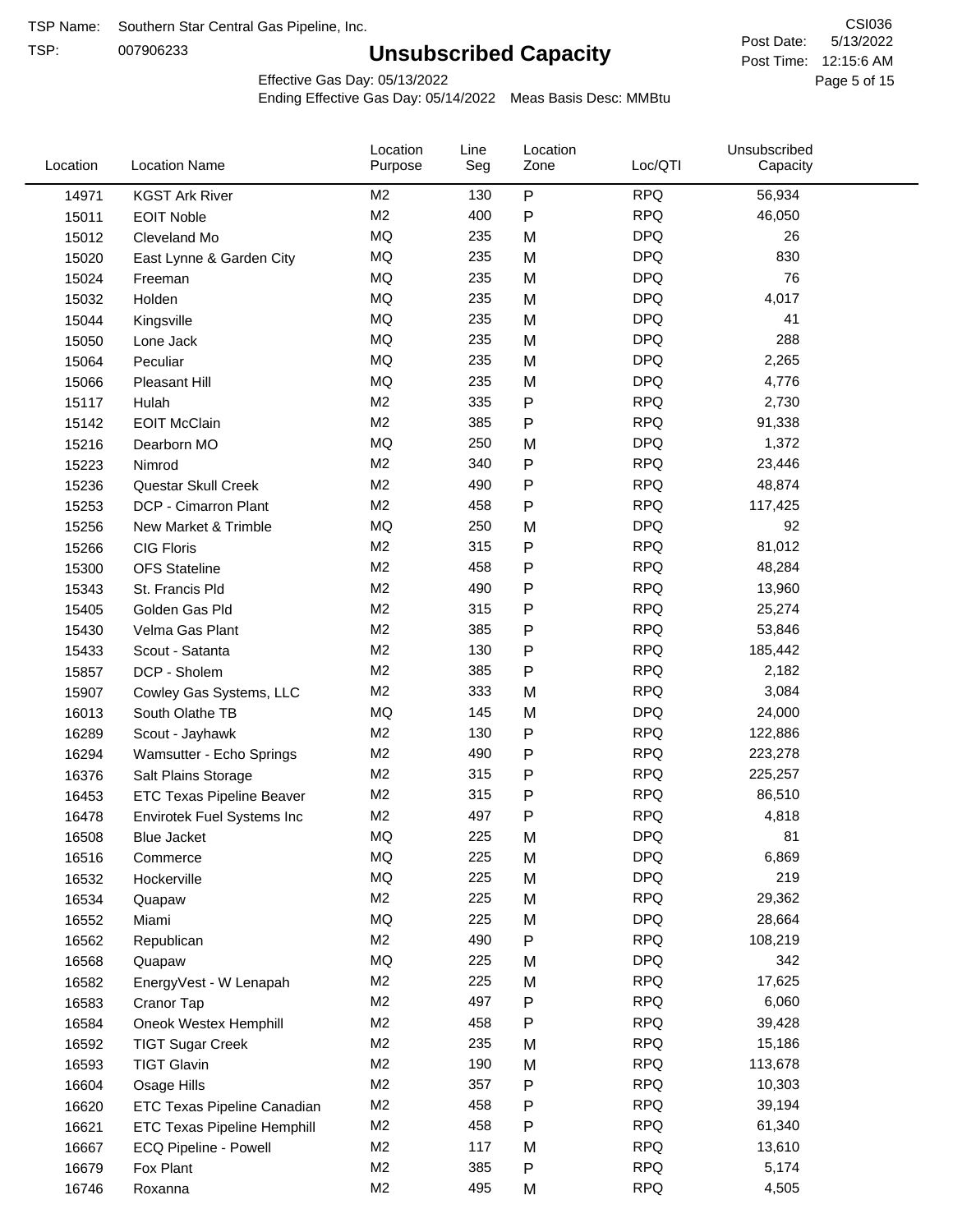TSP:

## **Unsubscribed Capacity**

5/13/2022 Page 6 of 15 Post Time: 12:15:6 AM CSI036 Post Date:

Effective Gas Day: 05/13/2022

| Location | <b>Location Name</b>             | Location<br>Purpose | Line<br>Seg | Location<br>Zone | Loc/QTI    | Unsubscribed<br>Capacity |  |
|----------|----------------------------------|---------------------|-------------|------------------|------------|--------------------------|--|
| 16747    | RedBud-Thayer Tap                | M <sub>2</sub>      | 495         | M                | <b>RPQ</b> | 4,872                    |  |
| 16750    | <b>Dilworth Rms</b>              | M <sub>2</sub>      | 333         | $\mathsf{P}$     | <b>RPQ</b> | 5,334                    |  |
| 16757    | River Rock - Fireside            | M <sub>2</sub>      | 495         | M                | <b>RPQ</b> | 66,400                   |  |
| 16774    | River Rock - E Lenapah           | M <sub>2</sub>      | 225         | M                | <b>RPQ</b> | 17,605                   |  |
| 16794    | <b>NNG Kiowa</b>                 | M <sub>2</sub>      | 130         | $\mathsf{P}$     | <b>RPQ</b> | 73,872                   |  |
| 16798    | <b>Endeavor Energy Resources</b> | M <sub>2</sub>      | 225         | M                | <b>RPQ</b> | 9,982                    |  |
| 16802    | Sunwest                          | M <sub>2</sub>      | 117         | M                | <b>RPQ</b> | 6,183                    |  |
| 16806    | Bluco- East Wann                 | M <sub>2</sub>      | 225         | M                | <b>RPQ</b> | 8,850                    |  |
| 16807    | Bitter Creek Eckley Pld-Yuma     | M <sub>2</sub>      | 490         | $\mathsf{P}$     | <b>RPQ</b> | 35,096                   |  |
| 16812    | <b>RiverGas</b>                  | M <sub>2</sub>      | 95          | M                | <b>RPQ</b> | 5,590                    |  |
| 16813    | Cheyenne Plains - Sand Dune      | M <sub>2</sub>      | 130         | $\mathsf{P}$     | <b>RPQ</b> | 395,434                  |  |
| 16817    | <b>Midwest Energy</b>            | M <sub>2</sub>      | 495         | M                | <b>RPQ</b> | 7,179                    |  |
| 16819    | River Rock- Keeton               | M <sub>2</sub>      | 225         | M                | <b>RPQ</b> | 9,535                    |  |
| 16820    | Superior - Hemphill              | M <sub>2</sub>      | 458         | $\mathsf{P}$     | <b>RPQ</b> | 50,052                   |  |
| 16821    | Yuma West                        | M <sub>2</sub>      | 490         | $\mathsf{P}$     | <b>RPQ</b> | 15,688                   |  |
| 16822    | Jayhawk PLD                      | M <sub>2</sub>      | 95          | M                | <b>RPQ</b> | 4,292                    |  |
| 16824    | Coon Creek                       | M <sub>2</sub>      | 497         | $\mathsf{P}$     | <b>RPQ</b> | 8,858                    |  |
| 16835    | Shiloh                           | M <sub>2</sub>      | 495         | M                | <b>RPQ</b> | 8,573                    |  |
| 16836    | Evergy - South Harper            | MQ                  | 235         | M                | <b>DPQ</b> | 86,400                   |  |
| 16837    | <b>EKAE Ethanol Plant</b>        | MQ                  | 496         | M                | <b>DPQ</b> | 1,397                    |  |
| 16840    | Nearman Creek Power Plant        | MQ                  | 195         | M                | <b>DPQ</b> | 28,800                   |  |
| 16844    | <b>Montgomery County</b>         | M <sub>2</sub>      | 260         | M                | <b>RPQ</b> | 8,000                    |  |
| 16848    | Colt-Liberty                     | M <sub>2</sub>      | 260         | M                | <b>RPQ</b> | 4,000                    |  |
| 16849    | City of Mulvane Power Plant      | MQ                  | 120         | ${\sf P}$        | <b>DPQ</b> | 2,880                    |  |
| 16850    | Escalera - Cow Creek             | M <sub>2</sub>      | 490         | $\mathsf{P}$     | <b>RPQ</b> | 66,094                   |  |
| 16852    | Southeastern KS P/L Wilson       | M <sub>2</sub>      | 495         | M                | <b>RPQ</b> | 60,000                   |  |
| 16857    | Superior - Cashion               | M <sub>2</sub>      | 400         | $\mathsf{P}$     | <b>RPQ</b> | 10,482                   |  |
| 16862    | Superior - Perkins               | M <sub>2</sub>      | 390         | $\mathsf{P}$     | <b>RPQ</b> | 21,660                   |  |
| 16865    | RedBud-Mound Valley              | M <sub>2</sub>      | 260         | M                | <b>RPQ</b> | 8,000                    |  |
| 16871    | <b>TIGT Grant</b>                | M <sub>2</sub>      | 130         | $\mathsf{P}$     | <b>RPQ</b> | 50,000                   |  |
| 16872    | River Rock - Jayhawk             | M <sub>2</sub>      | 495         | M                | <b>RPQ</b> | 57,579                   |  |
| 16873    | Layne Energy Sycamore            | M <sub>2</sub>      | 495         | M                | <b>RPQ</b> | 15,000                   |  |
| 16875    | Crenshaw Road                    | MQ                  | 455         | M                | <b>DPQ</b> | 33,611                   |  |
| 16877    | Acme Energy Services, Inc.       | M <sub>2</sub>      | 260         | M                | <b>RPQ</b> | 8,000                    |  |
| 16880    | Cottonwood                       | M <sub>2</sub>      | 235         | M                | <b>RPQ</b> | 1,000                    |  |
| 16883    | Cherryvale Boorigie PLd          | M <sub>2</sub>      | 495         | M                | <b>RPQ</b> | 34,135                   |  |
| 16884    | <b>Keystone Delivery</b>         | MQ                  | 390         | P                | <b>DPQ</b> | 6,067                    |  |
| 16890    | ADM/Deerfield                    | MQ                  | 95          | M                | <b>DPQ</b> | 6,078                    |  |
| 16891    | <b>KP Liberty</b>                | M <sub>2</sub>      | 260         | M                | <b>RPQ</b> | 8,300                    |  |
| 16897    | REP - South Williams             | M <sub>2</sub>      | 117         | M                | <b>RPQ</b> | 30,198                   |  |
| 16905    | <b>NEOK Production Company,</b>  | M <sub>2</sub>      | 225         | M                | <b>RPQ</b> | 7,970                    |  |
| 16908    | River Rock - Ft. Scott           | M <sub>2</sub>      | 495         | M                | <b>RPQ</b> | 54,600                   |  |
| 16911    | Evergy - Lake Road               | MQ                  | 250         | M                | <b>DPQ</b> | 34,400                   |  |
| 16912    | Targa - Waynoka                  | M <sub>2</sub>      | 315         | P                | <b>RPQ</b> | 157,111                  |  |
| 16916    | Kansas Ethanol, LLC              | MQ                  | 490         | $\mathsf{P}$     | <b>DPQ</b> | 3,500                    |  |
| 16917    | Downstream Casino                | MQ                  | 225         | M                | <b>DPQ</b> | 1,510                    |  |
| 16918    | Show Me Ethanol                  | MQ                  | 425         | M                | <b>DPQ</b> | 6,623                    |  |
| 16922    | <b>Timberline Energy</b>         | M <sub>2</sub>      | 340         | ${\sf P}$        | <b>RPQ</b> | 6,846                    |  |
| 16923    | <b>Mid-Continent Market</b>      | MQ                  | 120         | P                | <b>DPQ</b> | 30,000                   |  |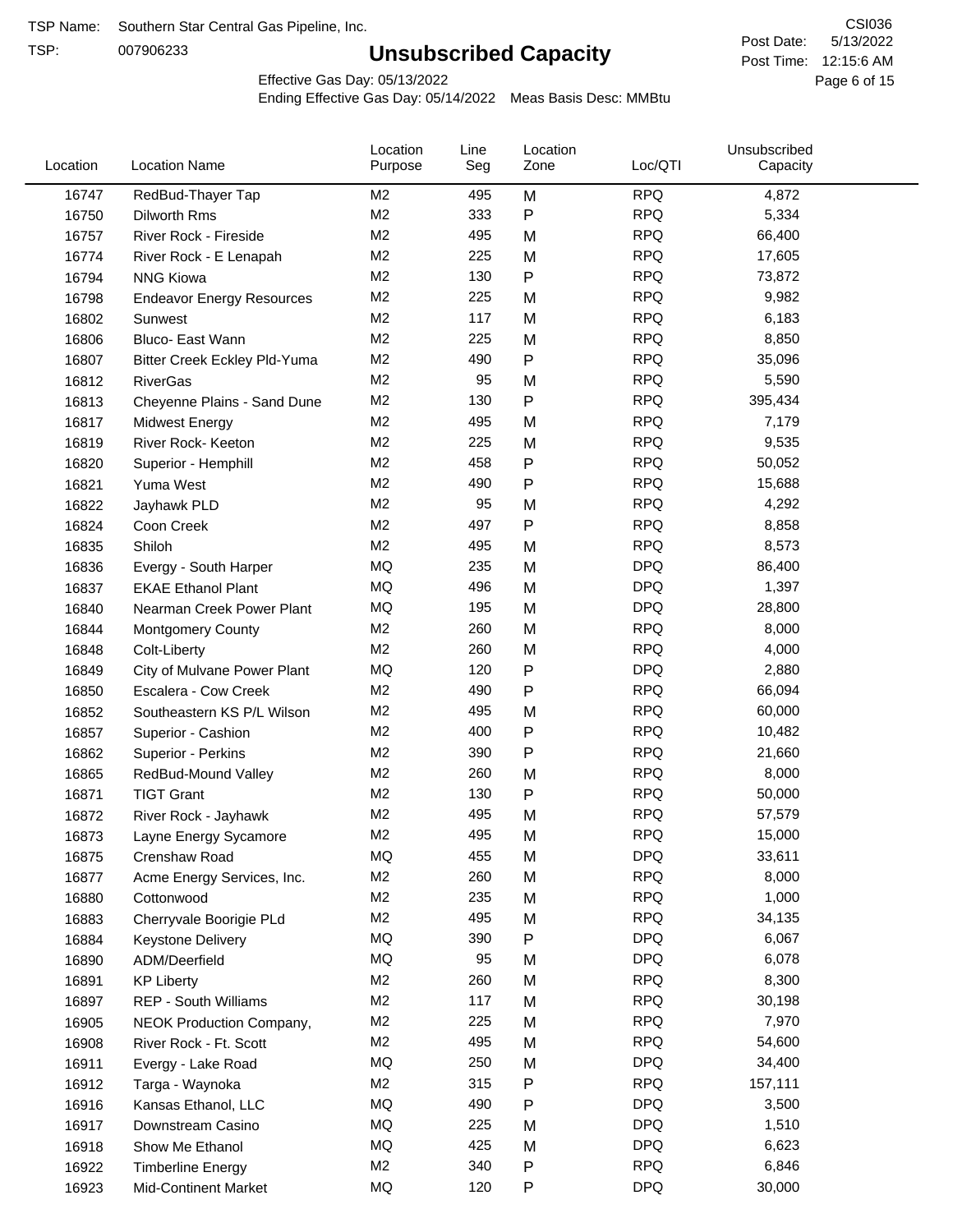TSP:

## **Unsubscribed Capacity**

5/13/2022 Page 7 of 15 Post Time: 12:15:6 AM CSI036 Post Date:

Effective Gas Day: 05/13/2022

| Location | <b>Location Name</b>                | Location<br>Purpose | Line<br>Seg | Location<br>Zone | Loc/QTI    | Unsubscribed<br>Capacity |  |
|----------|-------------------------------------|---------------------|-------------|------------------|------------|--------------------------|--|
| 16931    | Midwest Energy - Goodman            | MQ                  | 490         | P                | <b>DPQ</b> | 8,000                    |  |
| 16933    | Westar Emporia Energy               | MQ                  | 140         | M                | <b>DPQ</b> | 106,202                  |  |
| 16935    | River Rock - Graybill               | M <sub>2</sub>      | 260         | M                | <b>RPQ</b> | 23,168                   |  |
| 16941    | REP - Independence CDP              | M <sub>2</sub>      | 117         | M                | <b>RPQ</b> | 29,270                   |  |
| 16942    | <b>Big Timber</b>                   | M <sub>2</sub>      | 490         | $\mathsf{P}$     | <b>RPQ</b> | 49,356                   |  |
| 16945    | <b>ETC Texas Pipeline Antelope</b>  | M <sub>2</sub>      | 458         | $\mathsf{P}$     | <b>RPQ</b> | 110,000                  |  |
| 16949    | Summit Branson                      | MQ                  | 455         | M                | <b>DPQ</b> | 62,208                   |  |
| 16952    | <b>Overland Park</b>                | MQ                  | 115         | M                | <b>DPQ</b> | 77,485                   |  |
| 16953    | Merriam                             | MQ                  | 115         | M                | <b>DPQ</b> | 123,624                  |  |
| 16955    | Mustang Gas Products, LLC           | M <sub>2</sub>      | 405         | P                | <b>RPQ</b> | 25,550                   |  |
| 16956    | Superior - Ford                     | M <sub>2</sub>      | 130         | $\mathsf{P}$     | <b>RPQ</b> | 17,375                   |  |
| 16962    | Summit Sedalia                      | MQ                  | 235         | M                | <b>DPQ</b> | 0                        |  |
| 16967    | Noble Energy - Lilli                | M <sub>2</sub>      | 490         | P                | <b>RPQ</b> | 40,863                   |  |
| 16972    | <b>ONG Norman</b>                   | MQ                  | 385         | P                | <b>DPQ</b> | 40                       |  |
| 16975    | Superior - Spring Creek             | M <sub>2</sub>      | 315         | P                | <b>RPQ</b> | 7,680                    |  |
| 16976    | Bettis Asphalt & Construction       | MQ                  | 180         | M                | <b>DPQ</b> | 3,216                    |  |
| 16977    | <b>KGS Kansas Star Casino</b>       | MQ                  | 333         | ${\sf P}$        | <b>DPQ</b> | 144                      |  |
| 16980    | <b>Black Hills Colwich</b>          | MQ                  | 120         | P                | <b>DPQ</b> | 9,995                    |  |
| 16981    | Superior - Bellmon                  | M <sub>2</sub>      | 380         | P                | <b>RPQ</b> | 63,800                   |  |
| 16983    | DCP Midstream - Ellis               | MQ                  | 458         | $\mathsf{P}$     | <b>DPQ</b> | 6,702                    |  |
| 16988    | Atmos Energy - W. Lawrence          | MQ                  | 180         | M                | <b>DPQ</b> | 127                      |  |
| 16991    | Williams Midstream North Alva       | <b>MQ</b>           | 315         | $\mathsf{P}$     | <b>DPQ</b> | 1,992                    |  |
| 16992    | <b>ONG Ottawa</b>                   | MQ                  | 225         | M                | <b>DPQ</b> | 0                        |  |
| 16993    | Farmer's Gas                        | MQ                  | 130         | $\mathsf{P}$     | <b>DPQ</b> | 9,000                    |  |
| 16996    | Scout Sublette Delivery             | MQ                  | 130         | $\mathsf{P}$     | <b>DPQ</b> | 100                      |  |
| 16997    | Devon Energy Medford Station        | M <sub>2</sub>      | 315         | P                | <b>RPQ</b> | 30,000                   |  |
| 16998    | Cheyenne Light, Fuel and            | MQ                  | 490         | P                | <b>DPQ</b> | 90,800                   |  |
| 16999    | ETC - Crescent                      | M <sub>2</sub>      | 400         | P                | <b>RPQ</b> | 35,000                   |  |
| 17000    | Bourbon County, KS -                | MQ                  | 95          | M                | <b>DPQ</b> | 1                        |  |
| 17003    | Sunflower Electric Rubart           | MQ                  | 130         | P                | <b>DPQ</b> | 48,808                   |  |
| 17004    | <b>NGPL Beaver</b>                  | MQ                  | 315         | P                | <b>DPQ</b> | 175,000                  |  |
| 17005    | ETC - Rose Valley (Delivery)        | MQ                  | 315         | P                | <b>DPQ</b> | 5,000                    |  |
| 17006    | ETC - Rose Valley                   | M <sub>2</sub>      | 315         | P                | <b>RPQ</b> | 195,226                  |  |
| 17008    | OMPA Lamb                           | MQ                  | 335         | P                | <b>DPQ</b> | 51,383                   |  |
| 17009    | <b>Grasslands Energy Centennial</b> | M <sub>2</sub>      | 490         | P                | <b>RPQ</b> | 25,000                   |  |
| 17010    | Noble Keota Receipt                 | M <sub>2</sub>      | 490         | P                | <b>RPQ</b> | 52,200                   |  |
| 17011    | Noble Keota Delivery                | MQ                  | 490         | P                | <b>DPQ</b> | 52,200                   |  |
| 17013    | Enlink - Battle Ridge               | M <sub>2</sub>      | 390         | $\mathsf{P}$     | <b>RPQ</b> | 31,824                   |  |
| 17021    | <b>TIGT Yuma</b>                    | M <sub>2</sub>      | 490         | P                | <b>RPQ</b> | 24,562                   |  |
| 17033    | Kickapoo Nation School              | MQ                  | 90          | M                | <b>DPQ</b> | 300                      |  |
| 17034    | ENVIA Energy Oklahoma City,         | MQ                  | 400         | P                | <b>DPQ</b> | 3,888                    |  |
| 17035    | Ameren Columbia                     | MQ                  | 235         | M                | <b>DPQ</b> | 35,512                   |  |
| 17036    | <b>Coffeyville Resources</b>        | MQ                  | 260         | M                | <b>DPQ</b> | 39,992                   |  |
| 17050    | Atmos - Forest View                 | MQ                  | 190         | M                | <b>DPQ</b> | 4,058                    |  |
| 17052    | ONG NW Oklahoma City                | MQ                  | 340         | ${\sf P}$        | <b>DPQ</b> | 39,000                   |  |
| 17054    | <b>ONG Guthrie</b>                  | MQ                  | 400         | P                | <b>DPQ</b> | 4,799                    |  |
| 17055    | ETC Texas Pipeline Nash             | MQ                  | 458         | $\mathsf{P}$     | <b>DPQ</b> | 1,500                    |  |
| 17056    | Blue Mountain - Chisholm Trail      | M <sub>2</sub>      | 340         | P                | <b>RPQ</b> | 72,000                   |  |
| 17057    | City of Tonkawa                     | MQ                  | 380         | ${\sf P}$        | <b>DPQ</b> | 3,000                    |  |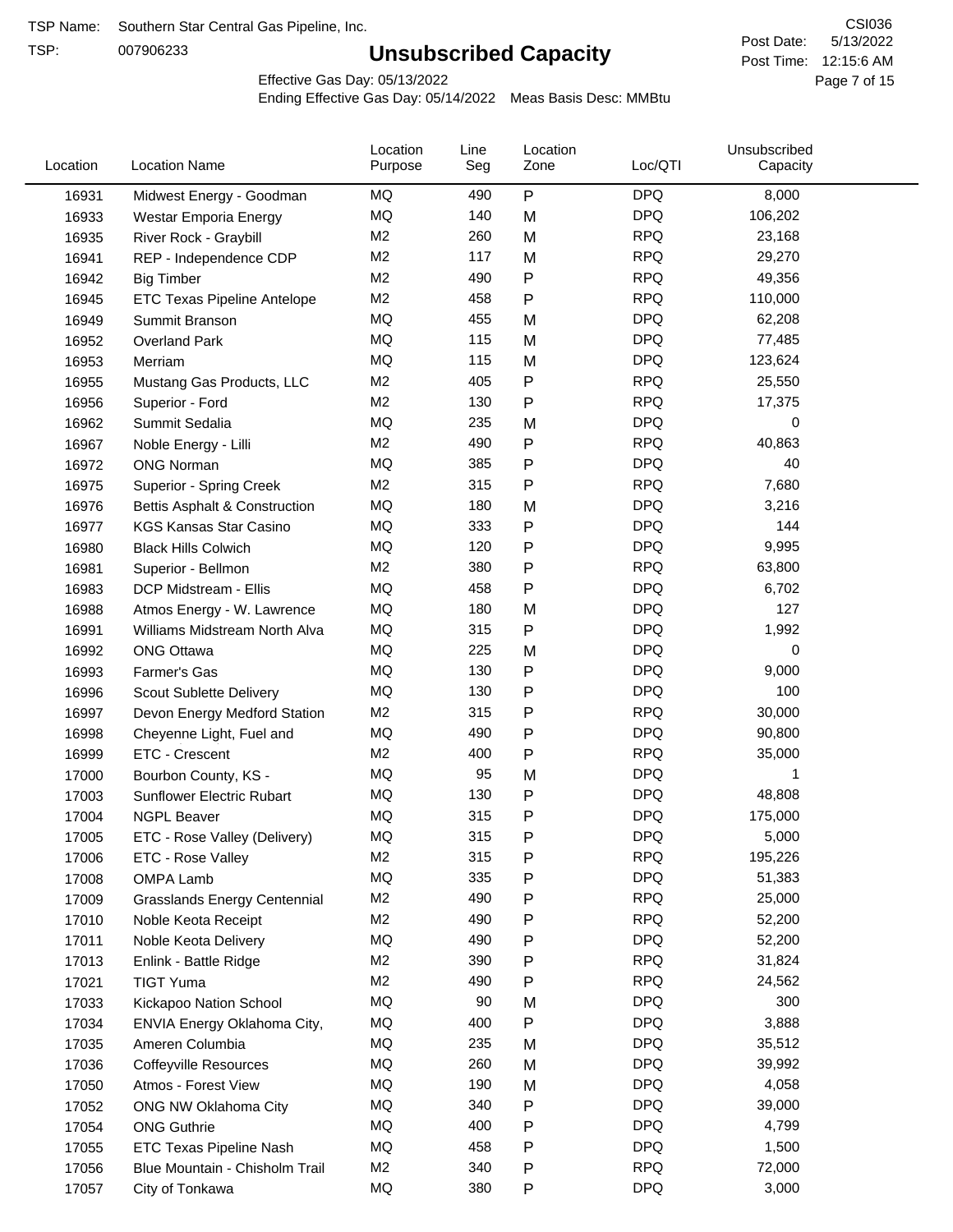TSP:

## **Unsubscribed Capacity**

5/13/2022 Page 8 of 15 Post Time: 12:15:6 AM CSI036 Post Date:

Effective Gas Day: 05/13/2022

| Location | <b>Location Name</b>           | Location<br>Purpose | Line<br>Seg | Location<br>Zone | Loc/QTI    | Unsubscribed<br>Capacity |  |
|----------|--------------------------------|---------------------|-------------|------------------|------------|--------------------------|--|
| 17058    | RPP - Hamm Landfill            | M2                  | 195         | M                | <b>RPQ</b> | 2,500                    |  |
| 17060    | Atmos-Elk City                 | MQ                  | 87          | M                | <b>DPQ</b> | 216                      |  |
| 17064    | Koch - Enid                    | MQ                  | 405         | P                | <b>DPQ</b> | $\mathbf 0$              |  |
| 17065    | Canyon - Redcliff (Receipt)    | M <sub>2</sub>      | 458         | P                | <b>RPQ</b> | 180,000                  |  |
| 17066    | Canyon - Redcliff (Delivery)   | <b>MQ</b>           | 458         | P                | <b>DPQ</b> | 6,175                    |  |
| 17067    | Blue Mountain - Chisholm Trail | M <sub>2</sub>      | 340         | P                | <b>RPQ</b> | 70,000                   |  |
| 17068    | <b>EOIT Alfalfa</b>            | M <sub>2</sub>      | 458         | P                | <b>RPQ</b> | 200,000                  |  |
| 17069    | <b>NGPL Carter</b>             | <b>MQ</b>           | 385         | P                | <b>DPQ</b> | 65,000                   |  |
| 17080    | <b>ONEOK Bakken Pipeline</b>   | MQ                  | 490         | $\mathsf{P}$     | <b>DPQ</b> | 360                      |  |
| 17086    | NGPL - Mutual                  | <b>MQ</b>           | 458         | P                | <b>DPQ</b> | 150,000                  |  |
| 17087    | REX-St.Joe                     | M2                  | 250         | M                | <b>RPQ</b> | 78,606                   |  |
| 17091    | OGT - Maysville                | M <sub>2</sub>      | 385         | P                | <b>RPQ</b> | 110,000                  |  |
| 17096    | Northern Natural-Kiowa         | <b>MQ</b>           | 130         | P                | <b>DPQ</b> | 100,000                  |  |
| 17104    | Black Hills - Plevna, KS TB    | <b>MQ</b>           | 130         | P                | <b>DPQ</b> | 480                      |  |
| 17105    | WIC - Cheyenne Hub             | M <sub>2</sub>      | 490         | P                | <b>RPQ</b> | 144,000                  |  |
| 17112    | Topeka Biogas (Receipt)        | M <sub>2</sub>      | 180         | M                | <b>RPQ</b> | 3,600                    |  |
| 17113    | NGPL - Ford County Receipt     | M <sub>2</sub>      | 130         | P                | <b>RPQ</b> | 190,400                  |  |
| 17119    | Waste Mgmt RNG Receipt         | M2                  | 400         | $\mathsf{P}$     | <b>RPQ</b> | 2,976                    |  |
| 17404    | Anderson                       | <b>MQ</b>           | 423         | M                | <b>DPQ</b> | 1,130                    |  |
| 17406    | Ash Grove, Walnut Grove & Wil  | <b>MQ</b>           | 455         | M                | <b>DPQ</b> | 2,595                    |  |
| 17408    | Aurora                         | <b>MQ</b>           | 455         | M                | <b>DPQ</b> | 850                      |  |
| 17410    | <b>Billings Mo</b>             | <b>MQ</b>           | 455         | M                | <b>DPQ</b> | 2,918                    |  |
| 17414    | Clever Mo                      | <b>MQ</b>           | 455         | M                | <b>DPQ</b> | 738                      |  |
| 17416    | Crane Mo                       | <b>MQ</b>           | 455         | M                | <b>DPQ</b> | 2,944                    |  |
| 17418    | Diamond                        | <b>MQ</b>           | 455         | M                | <b>DPQ</b> | 546                      |  |
| 17426    | Freistatt                      | <b>MQ</b>           | 455         | M                | <b>DPQ</b> | 256                      |  |
| 17430    | Goodman                        | <b>MQ</b>           | 423         | M                | <b>DPQ</b> | 625                      |  |
| 17448    | Lanagan                        | <b>MQ</b>           | 423         | M                | <b>DPQ</b> | 337                      |  |
| 17452    | Marionville                    | <b>MQ</b>           | 455         | M                | <b>DPQ</b> | 1,119                    |  |
| 17454    | Monett                         | <b>MQ</b>           | 455         | M                | <b>DPQ</b> | 25,276                   |  |
| 17456    | Mt Vernon & Verona             | <b>MQ</b>           | 455         | M                | <b>DPQ</b> | 4,407                    |  |
| 17458    | Neosho                         | MQ                  | 455         | M                | <b>DPQ</b> | 8,597                    |  |
| 17460    | Noel & North Noel              | MQ                  | 423         | M                | <b>DPQ</b> | 19,472                   |  |
| 17462    | Nixa & Ozark                   | MQ                  | 455         | M                | <b>DPQ</b> | 5,340                    |  |
| 17464    | Pierce City                    | MQ                  | 455         | M                | <b>DPQ</b> | 3,281                    |  |
| 17466    | Pineville                      | MQ                  | 423         | M                | <b>DPQ</b> | 302                      |  |
| 17472    | Republic                       | MQ                  | 455         | M                | <b>DPQ</b> | 883                      |  |
| 17476    | Sarcoxie                       | MQ                  | 455         | M                | <b>DPQ</b> | 2,828                    |  |
| 17478    | Seneca                         | MQ                  | 225         | M                | <b>DPQ</b> | 9,873                    |  |
| 17492    | Wentworth                      | MQ                  | 455         | M                | <b>DPQ</b> | 193                      |  |
| 18328    | Goessel                        | MQ                  | 140         | M                | <b>DPQ</b> | 62                       |  |
| 18356    | Newton                         | MQ                  | 120         | P                | <b>DPQ</b> | 21,538                   |  |
| 19000    | Scout Jayhawk Delivery         | MQ                  | 130         | P                | <b>DPQ</b> | 185,442                  |  |
| 19548    | Lyndon                         | MQ                  | 140         | M                | <b>DPQ</b> | 655                      |  |
| 19552    | Melvern                        | MQ                  | 493         | M                | <b>DPQ</b> | 42                       |  |
| 19554    | Michigan Valley                | MQ                  | 140         | M                | <b>DPQ</b> | 339                      |  |
| 19564    | Pomona                         | <b>MQ</b>           | 140         | M                | <b>DPQ</b> | 1,579                    |  |
| 19568    | Quenemo                        | MQ                  | 140         | M                | <b>DPQ</b> | 255                      |  |
| 19576    | Scranton                       | $\sf{MQ}$           | 140         | M                | <b>DPQ</b> | 632                      |  |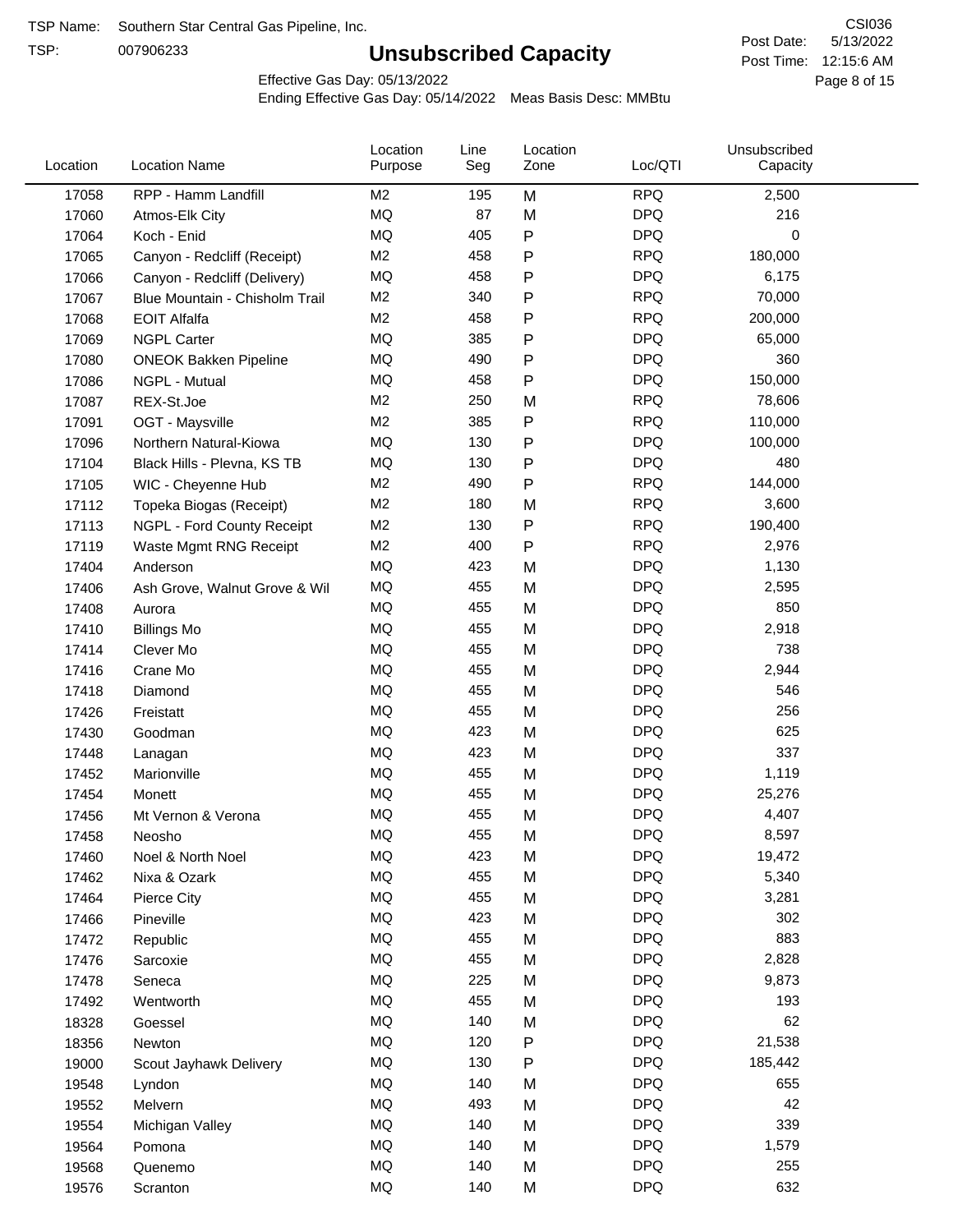TSP: 

# **Unsubscribed Capacity**

5/13/2022 Page 9 of 15 Post Time: 12:15:6 AM CSI036 Post Date:

Effective Gas Day: 05/13/2022

| Location | <b>Location Name</b>  | Location<br>Purpose | Line<br>Seg | Location<br>Zone | Loc/QTI    | Unsubscribed<br>Capacity |
|----------|-----------------------|---------------------|-------------|------------------|------------|--------------------------|
| 19608    | <b>Baldwin</b>        | <b>MQ</b>           | 180         | M                | <b>DPQ</b> | 2,754                    |
| 19620    | Edgerton              | <b>MQ</b>           | 190         | M                | <b>DPQ</b> | 14                       |
| 19628    | Gardner               | <b>MQ</b>           | 190         | M                | <b>DPQ</b> | 2,755                    |
| 19648    | Lecompton             | <b>MQ</b>           | 180         | M                | <b>DPQ</b> | 109                      |
| 19650    | Le Loup               | <b>MQ</b>           | 190         | M                | <b>DPQ</b> | 37                       |
| 19660    | Ottawa                | <b>MQ</b>           | 493         | M                | <b>DPQ</b> | 6,129                    |
| 19664    | Perry                 | <b>MQ</b>           | 180         | M                | <b>DPQ</b> | 407                      |
| 19666    | Princeton             | MQ                  | 496         | M                | <b>DPQ</b> | 130                      |
| 19672    | Richmond              | <b>MQ</b>           | 496         | M                | <b>DPQ</b> | 374                      |
| 19676    | Scipio                | <b>MQ</b>           | 496         | M                | <b>DPQ</b> | 27                       |
| 19678    | Somerset & Rural      | MQ                  | 235         | M                | <b>DPQ</b> | 291                      |
| 19684    | Tonganoxie            | <b>MQ</b>           | 195         | M                | <b>DPQ</b> | 7,420                    |
| 19690    | Wellsville            | MQ                  | 190         | M                | <b>DPQ</b> | 2,007                    |
| 20709    | <b>Bronson Etc</b>    | <b>MQ</b>           | 95          | M                | <b>DPQ</b> | 360                      |
| 20712    | Carlyle               | <b>MQ</b>           | 495         | M                | <b>DPQ</b> | 26                       |
| 20714    | Cherryvale            | <b>MQ</b>           | 495         | M                | <b>DPQ</b> | 586                      |
| 20716    | Colony                | <b>MQ</b>           | 50          | M                | <b>DPQ</b> | 2,347                    |
| 20720    | Dennis                | <b>MQ</b>           | 495         | M                | <b>DPQ</b> | 54                       |
| 20725    | Erie                  | <b>MQ</b>           | 495         | M                | <b>DPQ</b> | 409                      |
| 20730    | Gas City & La Harpe   | MQ                  | 495         | M                | <b>DPQ</b> | 1,457                    |
| 20764    | Parsons               | MQ                  | 495         | M                | <b>DPQ</b> | 19,497                   |
| 20766    | Petrolia              | MQ                  | 495         | M                | <b>DPQ</b> | 18                       |
| 20768    | Piqua                 | <b>MQ</b>           | 220         | M                | <b>DPQ</b> | 84                       |
| 20775    | South Mound           | <b>MQ</b>           | 495         | M                | <b>DPQ</b> | 45                       |
| 20785    | Thayer                | <b>MQ</b>           | 495         | M                | <b>DPQ</b> | 88                       |
| 20788    | Walnut & St Paul      | <b>MQ</b>           | 95          | M                | <b>DPQ</b> | 658                      |
| 20792    | Welda                 | <b>MQ</b>           | 495         | M                | <b>DPQ</b> | 1,122                    |
| 21008    | <b>Baxter Springs</b> | MQ                  | 225         | M                | <b>DPQ</b> | 1,830                    |
| 21015    | Columbus              | MQ                  | 260         | M                | <b>DPQ</b> | 2,639                    |
| 21018    | Crestline             | MQ                  | 260         | M                | <b>DPQ</b> | 156                      |
| 21021    | Fort Scott            | MQ                  | 95          | M                | <b>DPQ</b> | 31,139                   |
| 21024    | Galena & Empire City  | <b>MQ</b>           | 260         | M                | <b>DPQ</b> | 3,023                    |
| 21048    | Lowell                | MQ                  | 225         | M                | <b>DPQ</b> | 52                       |
| 21055    | N Riverton            | MQ                  | 260         | M                | <b>DPQ</b> | 148                      |
| 21060    | Oswego                | MQ                  | 260         | M                | <b>DPQ</b> | 2,588                    |
| 21080    | Treece                | <b>MQ</b>           | 225         | M                | <b>DPQ</b> | 473                      |
| 23576    | St Joseph             | <b>MQ</b>           | 250         | M                | <b>DPQ</b> | 88,184                   |
| 24228    | Grantville            | MQ                  | 180         | M                | <b>DPQ</b> | 207                      |
| 24252    | Meriden               | MQ                  | 180         | M                | <b>DPQ</b> | 177                      |
| 24276    | Shawnee Heights       | MQ                  | 180         | M                | <b>DPQ</b> | 696                      |
| 24280    | Topeka                | MQ                  | 180         | M                | <b>DPQ</b> | 152,652                  |
| 26304    | Alma                  | MQ                  | 425         | M                | <b>DPQ</b> | 95                       |
| 26308    | Blackburn             | <b>MQ</b>           | 425         | M                | <b>DPQ</b> | 163                      |
| 26312    | Carrollton            | <b>MQ</b>           | 425         | M                | <b>DPQ</b> | 2,523                    |
| 26314    | Concordia             | <b>MQ</b>           | 425         | M                | <b>DPQ</b> | 1,576                    |
| 26316    | Corder                | MQ                  | 425         | M                | <b>DPQ</b> | 11                       |
| 26325    | Emma                  | MQ                  | 425         | M                | <b>DPQ</b> | 206                      |
| 26332    | Higginsville          | MQ                  | 425         | M                | <b>DPQ</b> | 28,860                   |
| 26344    | Knobnoster            | MQ                  | 235         | M                | <b>DPQ</b> | 16,700                   |
|          |                       |                     |             |                  |            |                          |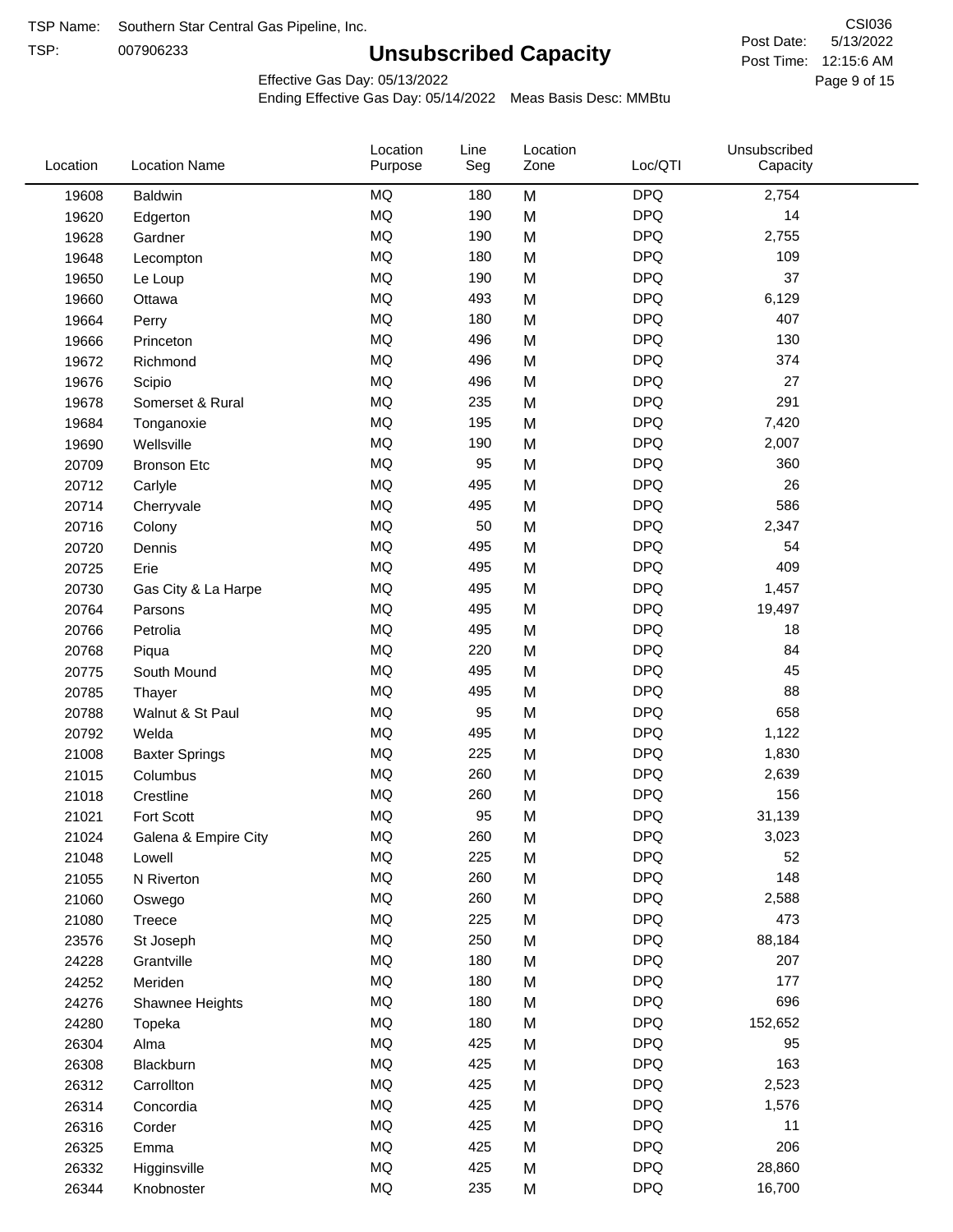TSP:

## **Unsubscribed Capacity**

5/13/2022 Page 10 of 15 Post Time: 12:15:6 AM CSI036 Post Date:

Effective Gas Day: 05/13/2022

| Location | <b>Location Name</b>          | Location<br>Purpose | Line<br>Seg | Location<br>Zone | Loc/QTI    | Unsubscribed<br>Capacity |  |
|----------|-------------------------------|---------------------|-------------|------------------|------------|--------------------------|--|
| 26348    | La Monte                      | <b>MQ</b>           | 235         | M                | <b>DPQ</b> | 111                      |  |
| 26352    | Mt Leonard                    | MQ                  | 425         | M                | <b>DPQ</b> | 167                      |  |
| 26356    | Norborne                      | MQ                  | 425         | M                | <b>DPQ</b> | 1,901                    |  |
| 26376    | Slater                        | MQ                  | 425         | M                | <b>DPQ</b> | 471                      |  |
| 26378    | <b>Sweet Springs</b>          | <b>MQ</b>           | 425         | M                | <b>DPQ</b> | 584                      |  |
| 26392    | Warrensburg                   | <b>MQ</b>           | 235         | M                | <b>DPQ</b> | 10,551                   |  |
| 26394    | Waverly                       | <b>MQ</b>           | 425         | M                | <b>DPQ</b> | 378                      |  |
| 27015    | <b>Belle Plaine</b>           | <b>MQ</b>           | 333         | ${\sf P}$        | <b>DPQ</b> | 150                      |  |
| 27020    | <b>Bentley</b>                | MQ                  | 120         | P                | <b>DPQ</b> | 217                      |  |
| 27035    | Derby                         | MQ                  | 120         | ${\sf P}$        | <b>DPQ</b> | 7,759                    |  |
| 27040    | Andover                       | MQ                  | 300         | M                | <b>DPQ</b> | 166                      |  |
| 27050    | Haysville                     | MQ                  | 120         | ${\sf P}$        | <b>DPQ</b> | 9,455                    |  |
| 27060    | Mulvane                       | MQ                  | 120         | P                | <b>DPQ</b> | 9,778                    |  |
| 27065    | Rose Hill                     | <b>MQ</b>           | 295         | P                | <b>DPQ</b> | 5,386                    |  |
| 27070    | Sedgwick                      | <b>MQ</b>           | 120         | P                | <b>DPQ</b> | 7,149                    |  |
| 27080    | Udall                         | <b>MQ</b>           | 333         | P                | <b>DPQ</b> | 538                      |  |
| 27085    | <b>Valley Center</b>          | MQ                  | 120         | $\mathsf{P}$     | <b>DPQ</b> | 51,875                   |  |
| 27092    | Wichita                       | MQ                  | 120         | P                | <b>DPQ</b> | 259,947                  |  |
| 29001    | Atchison                      | MQ                  | 90          | M                | <b>DPQ</b> | 20,786                   |  |
| 29002    | Emporia                       | MQ                  | 140         | M                | <b>DPQ</b> | 15,524                   |  |
| 29003    | Leavenworth                   | MQ                  | 195         | M                | <b>DPQ</b> | 14,939                   |  |
| 29005    | Effingham                     | MQ                  | 90          | M                | <b>DPQ</b> | 269                      |  |
| 30804    | Abbyville                     | <b>MQ</b>           | 130         | P                | <b>DPQ</b> | 195                      |  |
| 34612    | Altamont                      | MQ                  | 260         | M                | <b>DPQ</b> | 119                      |  |
| 35013    | Americus                      | MQ                  | 140         | M                | <b>DPQ</b> | 31                       |  |
| 35515    | ANR Alden                     | MQ                  | 490         | ${\sf P}$        | <b>DPQ</b> | 135,571                  |  |
| 36918    | Argonia                       | MQ                  | 120         | P                | <b>DPQ</b> | 15                       |  |
| 37100    | Wynona                        | <b>MQ</b>           | 334         | ${\sf P}$        | <b>DPQ</b> | $\mathbf 0$              |  |
| 37118    | Hominy                        | MQ                  | 357         | ${\sf P}$        | <b>DPQ</b> | 1,960                    |  |
| 37172    | <b>Black Hills Hutchinson</b> | MQ                  | 130         | P                | <b>DPQ</b> | 15,360                   |  |
| 37175    | <b>EGT Jane - Delivery</b>    | MQ                  | 423         | M                | <b>DPQ</b> | 216,201                  |  |
| 38021    | Auburn                        | MQ                  | 180         | M                | <b>DPQ</b> | 756                      |  |
| 38522    | <b>Avant Utilities</b>        | MQ                  | 357         | P                | <b>DPQ</b> | 157                      |  |
| 41709    | <b>Billings</b>               | $\sf{MQ}$           | 380         | Ρ                | <b>DPQ</b> | 2,032                    |  |
| 42915    | Springfield                   | $\sf{MQ}$           | 455         | M                | <b>DPQ</b> | 698,615                  |  |
| 44021    | Burlingame                    | $\sf{MQ}$           | 140         | M                | <b>DPQ</b> | 1,686                    |  |
| 44121    | Alfalfa City Ok               | MQ                  | 315         | P                | <b>DPQ</b> | 394                      |  |
| 45301    | Cassoday                      | <b>MQ</b>           | 140         | M                | <b>DPQ</b> | 0                        |  |
| 46608    | Chanute                       | MQ                  | 495         | M                | <b>DPQ</b> | 51,665                   |  |
| 46809    | Florence                      | MQ                  | 140         | M                | <b>DPQ</b> | 1,001                    |  |
| 47412    | Cleveland                     | MQ                  | 357         | Ρ                | <b>DPQ</b> | 1,569                    |  |
| 47641    | CIG Riner                     | MQ                  | 490         | P                | <b>DPQ</b> | 62,965                   |  |
| 48015    | Bourbon County, KS            | $\sf{MQ}$           | 95          | M                | <b>DPQ</b> | 4,627                    |  |
| 48301    | Copan                         | MQ                  | 497         | P                | <b>DPQ</b> | 358                      |  |
| 55502    | Danville                      | MQ                  | 120         | P                | <b>DPQ</b> | 166                      |  |
| 56601    | Denison                       | MQ                  | 90          | M                | <b>DPQ</b> | 79                       |  |
| 58518    | Drumright                     | MQ                  | 390         | P                | <b>DPQ</b> | 4,485                    |  |
| 60706    | Peckham                       | MQ                  | 117         | M                | <b>DPQ</b> | 67                       |  |
| 62810    | Black Hills - Enterprise TB   | $\sf{MQ}$           | 130         | ${\sf P}$        | <b>DPQ</b> | 990                      |  |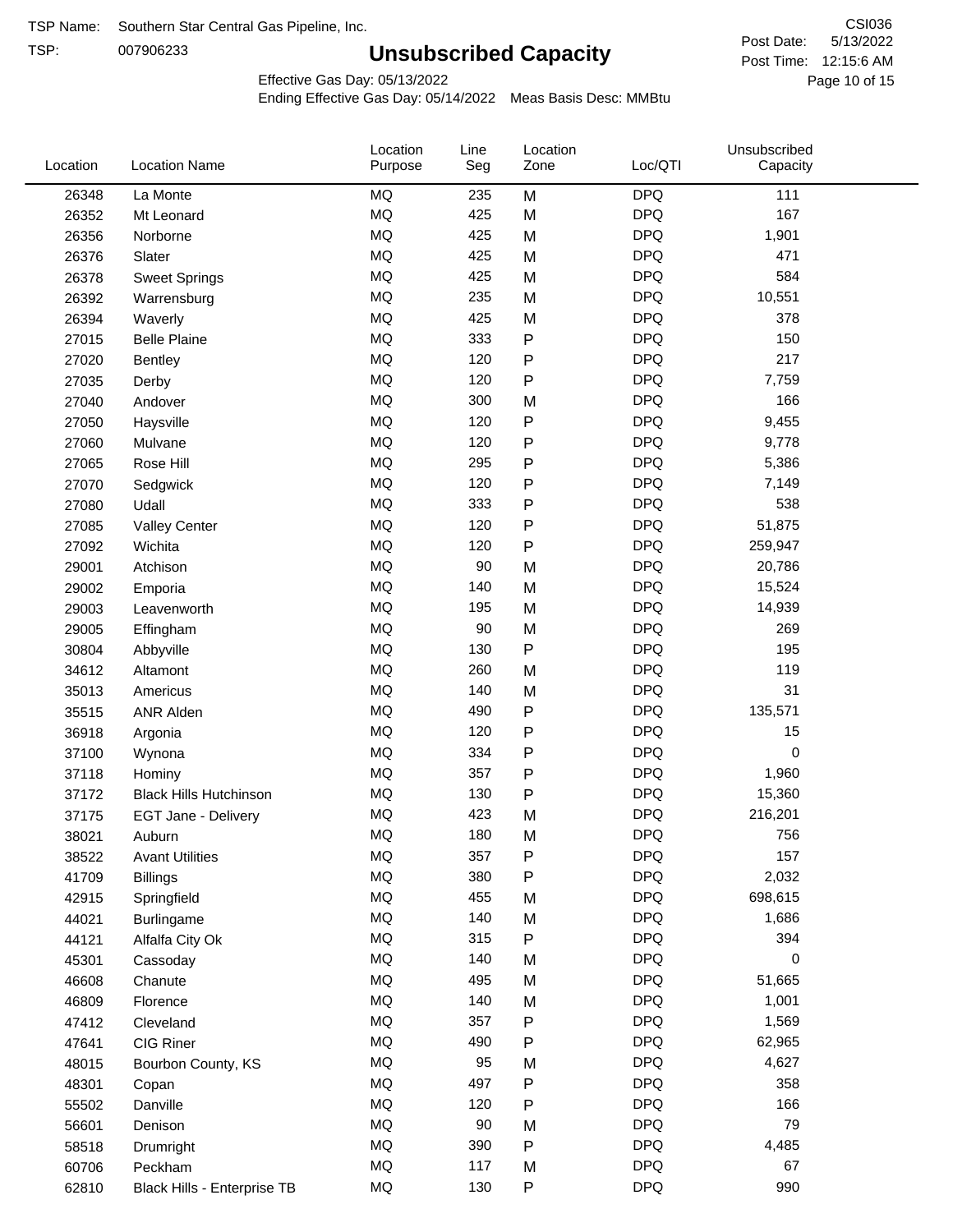TSP:

## **Unsubscribed Capacity**

5/13/2022 Page 11 of 15 Post Time: 12:15:6 AM CSI036 Post Date:

Effective Gas Day: 05/13/2022

| Location | <b>Location Name</b>          | Location<br>Purpose | Line<br>Seg | Location<br>Zone | Loc/QTI    | Unsubscribed<br>Capacity |  |
|----------|-------------------------------|---------------------|-------------|------------------|------------|--------------------------|--|
| 63919    | Eskridge                      | <b>MQ</b>           | 140         | M                | <b>DPQ</b> | 820                      |  |
| 68015    | Ford                          | MQ                  | 130         | P                | <b>DPQ</b> | 424                      |  |
| 68518    | Freedom                       | <b>MQ</b>           | 315         | P                | <b>DPQ</b> | 12                       |  |
| 70408    | <b>Garnett KS</b>             | <b>MQ</b>           | 496         | M                | <b>DPQ</b> | 15,099                   |  |
| 70610    | Gate                          | <b>MQ</b>           | 315         | P                | <b>DPQ</b> | 63                       |  |
| 74416    | Pocasset                      | <b>MQ</b>           | 340         | P                | <b>DPQ</b> | 96                       |  |
| 77118    | Granby                        | <b>MQ</b>           | 455         | M                | <b>DPQ</b> | 816                      |  |
| 77308    | <b>Bonner Springs Ks</b>      | <b>MQ</b>           | 190         | M                | <b>DPQ</b> | 7,104                    |  |
| 77512    | Eureka, Toronto & Neal        | <b>MQ</b>           | 140         | M                | <b>DPQ</b> | 2,306                    |  |
| 77705    | Anthony                       | <b>MQ</b>           | 120         | P                | <b>DPQ</b> | 26,858                   |  |
| 80312    | <b>Hamilton Ks</b>            | <b>MQ</b>           | 140         | M                | <b>DPQ</b> | 445                      |  |
| 80515    | Atmos - Strong Cty &          | <b>MQ</b>           | 140         | M                | <b>DPQ</b> | 27                       |  |
| 83418    | <b>Howard Ks</b>              | <b>MQ</b>           | 498         | M                | <b>DPQ</b> | 3,629                    |  |
| 84021    | Humboldt Ks                   | <b>MQ</b>           | 495         | M                | <b>DPQ</b> | 4,390                    |  |
| 86717    | Iola Ks                       | <b>MQ</b>           | 495         | M                | <b>DPQ</b> | 10,749                   |  |
| 96108    | <b>Black Hills - Lawrence</b> | <b>MQ</b>           | 180         | M                | <b>DPQ</b> | 45,466                   |  |
| 96912    | Kechi Ks                      | <b>MQ</b>           | 120         | P                | <b>DPQ</b> | 150                      |  |
| 97112    | Copeland                      | <b>MQ</b>           | 130         | P                | <b>DPQ</b> | 15,628                   |  |
| 102512   | Lebo                          | <b>MQ</b>           | 493         | M                | <b>DPQ</b> | 273                      |  |
| 103101   | Lenapah                       | <b>MQ</b>           | 225         | M                | <b>DPQ</b> | 249                      |  |
| 104615   | Liberal                       | <b>MQ</b>           | 260         | M                | <b>DPQ</b> | 204                      |  |
| 108119   | Ochelata                      | <b>MQ</b>           | 357         | P                | <b>DPQ</b> | 168                      |  |
| 108221   | Washington                    | <b>MQ</b>           | 497         | P                | <b>DPQ</b> | 395                      |  |
| 110412   | McLouth                       | <b>MQ</b>           | 170         | M                | <b>DPQ</b> | 113                      |  |
| 110908   | Mannford                      | <b>MQ</b>           | 357         | P                | <b>DPQ</b> | 456                      |  |
| 113612   | Webb City, OK TB              | <b>MQ</b>           | 335         | P                | <b>DPQ</b> | 317                      |  |
| 113713   | Osage City Ok                 | <b>MQ</b>           | 357         | Ρ                | <b>DPQ</b> | 239                      |  |
| 113812   | Clinton & Leeton              | <b>MQ</b>           | 235         | M                | <b>DPQ</b> | 21,928                   |  |
| 113852   | Marshall                      | <b>MQ</b>           | 425         | M                | <b>DPQ</b> | 14,581                   |  |
| 113856   | Nevada                        | <b>MQ</b>           | 95          | M                | <b>DPQ</b> | 9,333                    |  |
| 113864   | <b>Platte City</b>            | <b>MQ</b>           | 250         | M                | <b>DPQ</b> | 2,890                    |  |
| 113872   | Lexington-Richmond-Henrietta  | <b>MQ</b>           | 425         | M                | <b>DPQ</b> | 3,022                    |  |
| 113876   | Sedalia                       | MQ                  | 235         | M                | <b>DPQ</b> | 26,188                   |  |
| 113880   | Tracy                         | MQ                  | 250         | M                | <b>DPQ</b> | 135                      |  |
| 113892   | Weston                        | <b>MQ</b>           | 250         | M                | <b>DPQ</b> | 1,140                    |  |
| 118121   | Mulberry                      | MQ                  | 260         | M                | <b>DPQ</b> | 239                      |  |
| 118321   | Mulhall                       | MQ                  | 400         | P                | <b>DPQ</b> | 150                      |  |
| 120000   | Spire                         | MQ                  | 235         | M                | <b>DPQ</b> | 13,115                   |  |
| 121110   | Neodesha                      | MQ                  | 495         | M                | <b>DPQ</b> | 6,410                    |  |
| 121315   | Neosho Rapids                 | MQ                  | 493         | M                | <b>DPQ</b> | 289                      |  |
| 121415   | <b>NGPL Barton</b>            | MQ                  | 490         | Ρ                | <b>DPQ</b> | 184,224                  |  |
| 121515   | <b>NGPL Ford</b>              | MQ                  | 130         | P                | <b>DPQ</b> | 269,500                  |  |
| 122715   | Afton-Fairland-Grove-Jay      | MQ                  | 225         | M                | <b>DPQ</b> | 6,793                    |  |
| 122915   | Norwich                       | <b>MQ</b>           | 120         | Ρ                | <b>DPQ</b> | 124                      |  |
| 125315   | Oilton                        | MQ                  | 357         | Ρ                | <b>DPQ</b> | 1,130                    |  |
| 129311   | <b>ONG Harper County</b>      | MQ                  | 315         | Ρ                | <b>DPQ</b> | 7,083                    |  |
| 129712   | Olivet                        | MQ                  | 493         | M                | <b>DPQ</b> | 24                       |  |
| 130001   | Orlando                       | $\sf{MQ}$           | 400         | Ρ                | <b>DPQ</b> | 219                      |  |
| 132018   | Oronogo                       | $\sf{MQ}$           | 450         | M                | <b>DPQ</b> | 256                      |  |
|          |                               |                     |             |                  |            |                          |  |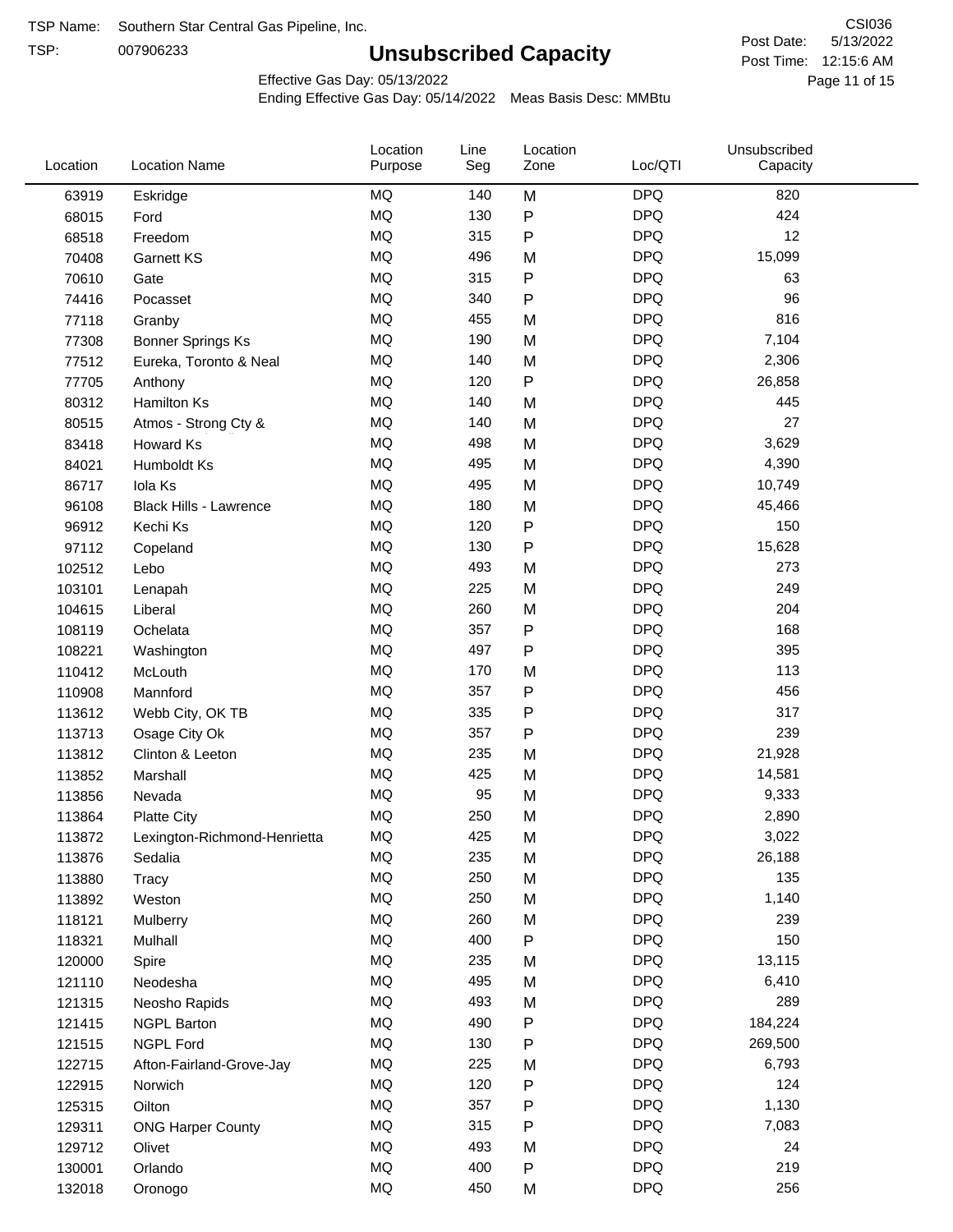TSP:

## **Unsubscribed Capacity**

5/13/2022 Page 12 of 15 Post Time: 12:15:6 AM CSI036 Post Date:

Effective Gas Day: 05/13/2022

| Location | <b>Location Name</b>             | Location<br>Purpose | Line<br>Seg | Location<br>Zone | Loc/QTI    | Unsubscribed<br>Capacity |  |
|----------|----------------------------------|---------------------|-------------|------------------|------------|--------------------------|--|
| 132519   | Osage City Ks                    | <b>MQ</b>           | 140         | M                | <b>DPQ</b> | 3,551                    |  |
| 135533   | <b>PEPL Princeton</b>            | MQ                  | 496         | M                | <b>DPQ</b> | 106,178                  |  |
| 135808   | Partridge                        | MQ                  | 130         | P                | <b>DPQ</b> | 134                      |  |
| 136701   | <b>Black Hills Reno</b>          | MQ                  | 130         | P                | <b>DPQ</b> | 12,912                   |  |
| 137550   | <b>Black Hills South Wichita</b> | <b>MQ</b>           | 120         | Ρ                | <b>DPQ</b> | 18,975                   |  |
| 139712   | Plattsburg                       | <b>MQ</b>           | 250         | M                | <b>DPQ</b> | 1,764                    |  |
| 145950   | Merino                           | <b>MQ</b>           | 490         | Ρ                | <b>DPQ</b> | 156                      |  |
| 150418   | Ramona                           | <b>MQ</b>           | 357         | Ρ                | <b>DPQ</b> | 396                      |  |
| 151525   | Reading                          | MQ                  | 140         | M                | <b>DPQ</b> | 20                       |  |
| 154501   | Nelagoney                        | <b>MQ</b>           | 334         | P                | <b>DPQ</b> | 179                      |  |
| 157025   | Severy                           | MQ                  | 498         | M                | <b>DPQ</b> | 142                      |  |
| 163100   | Superior                         | <b>MQ</b>           | 265         | M                | <b>DPQ</b> | 336                      |  |
| 164725   | Sylvia                           | <b>MQ</b>           | 130         | P                | <b>DPQ</b> | 141                      |  |
| 168112   | Transwestern Canadian - Del.     | <b>MQ</b>           | 458         | Ρ                | <b>DPQ</b> | 230,000                  |  |
| 168612   | Chetopa & Rural                  | <b>MQ</b>           | 260         | M                | <b>DPQ</b> | 678                      |  |
| 168620   | Edna & Bartlett                  | <b>MQ</b>           | 260         | M                | <b>DPQ</b> | 248                      |  |
| 172812   | Conner Area                      | <b>MQ</b>           | 195         | M                | <b>DPQ</b> | 139                      |  |
| 172820   | Easton & Lowemont                | MQ                  | 195         | M                | <b>DPQ</b> | 223                      |  |
| 172822   | Savonburg & Elsmore              | MQ                  | 95          | M                | <b>DPQ</b> | 600                      |  |
| 172828   | <b>Fall River</b>                | <b>MQ</b>           | 498         | M                | <b>DPQ</b> | 378                      |  |
| 172832   | Galesburg                        | MQ                  | 495         | M                | <b>DPQ</b> | 191                      |  |
| 172834   | Atmos Energy - Olathe            | <b>MQ</b>           | 190         | M                | <b>DPQ</b> | 23,240                   |  |
| 172836   | Havana                           | <b>MQ</b>           | 117         | M                | <b>DPQ</b> | 54                       |  |
| 172838   | Hillsdale                        | <b>MQ</b>           | 235         | M                | <b>DPQ</b> | 202                      |  |
| 172844   | Jarbalo                          | <b>MQ</b>           | 170         | M                | <b>DPQ</b> | 146                      |  |
| 172848   | Kickapoo                         | <b>MQ</b>           | 250         | M                | <b>DPQ</b> | 241                      |  |
| 172855   | Liberty                          | MQ                  | 260         | M                | <b>DPQ</b> | 2,880                    |  |
| 172857   | Linwood                          | MQ                  | 195         | M                | <b>DPQ</b> | 330                      |  |
| 172860   | Mc Cune                          | MQ                  | 260         | M                | <b>DPQ</b> | 242                      |  |
| 172862   | Moorehead                        | <b>MQ</b>           | 495         | M                | <b>DPQ</b> | 32                       |  |
| 172864   | Moorehead Rural                  | <b>MQ</b>           | 495         | M                | <b>DPQ</b> | 1,014                    |  |
| 172866   | Mound Valley                     | MQ                  | 260         | M                | <b>DPQ</b> | 101                      |  |
| 172870   | Niotaze                          | MQ                  | 117         | M                | <b>DPQ</b> | 351                      |  |
| 172880   | Pleasant Valley                  | $\sf{MQ}$           | 180         | M                | <b>DPQ</b> | 24                       |  |
| 172885   | Reno Area                        | MQ                  | 195         | M                | <b>DPQ</b> | 36                       |  |
| 172892   | Wyandotte                        | MQ                  | 190         | M                | <b>DPQ</b> | 10,018                   |  |
| 172944   | Coffeyville Area                 | MQ                  | 260         | M                | <b>DPQ</b> | 138,016                  |  |
| 173214   | Uniontown                        | MQ                  | 95          | M                | <b>DPQ</b> | 276                      |  |
| 176819   | Viola                            | MQ                  | 120         | Ρ                | <b>DPQ</b> | 120                      |  |
| 180311   | Wakita                           | MQ                  | 315         | Ρ                | <b>DPQ</b> | 74                       |  |
| 181013   | Walton                           | MQ                  | 140         | M                | <b>DPQ</b> | 138                      |  |
| 181715   | Wann                             | MQ                  | 225         | M                | <b>DPQ</b> | 65                       |  |
| 223001   | Atchison Eng Defense Ind Plt     | $\sf{MQ}$           | 90          | M                | <b>DPQ</b> | 137                      |  |
| 224501   | <b>ICI Chemical Plant</b>        | MQ                  | 450         | M                | <b>DPQ</b> | 1,880                    |  |
| 225001   | Augusta Sewage Plant             | MQ                  | 295         | Ρ                | <b>DPQ</b> | 63                       |  |
| 243501   | <b>Beech Aircraft Plant</b>      | MQ                  | 120         | Ρ                | <b>DPQ</b> | 5,725                    |  |
| 253001   | Roenbaugh Lease Irrigation       | MQ                  | 130         | P                | <b>DPQ</b> | 107                      |  |
| 266001   | Boeing No 2 Plant                | MQ                  | 120         | P                | <b>DPQ</b> | 16,419                   |  |
| 274001   | Pleasant Valley Irr.             | MQ                  | 130         | P                | <b>DPQ</b> | 233                      |  |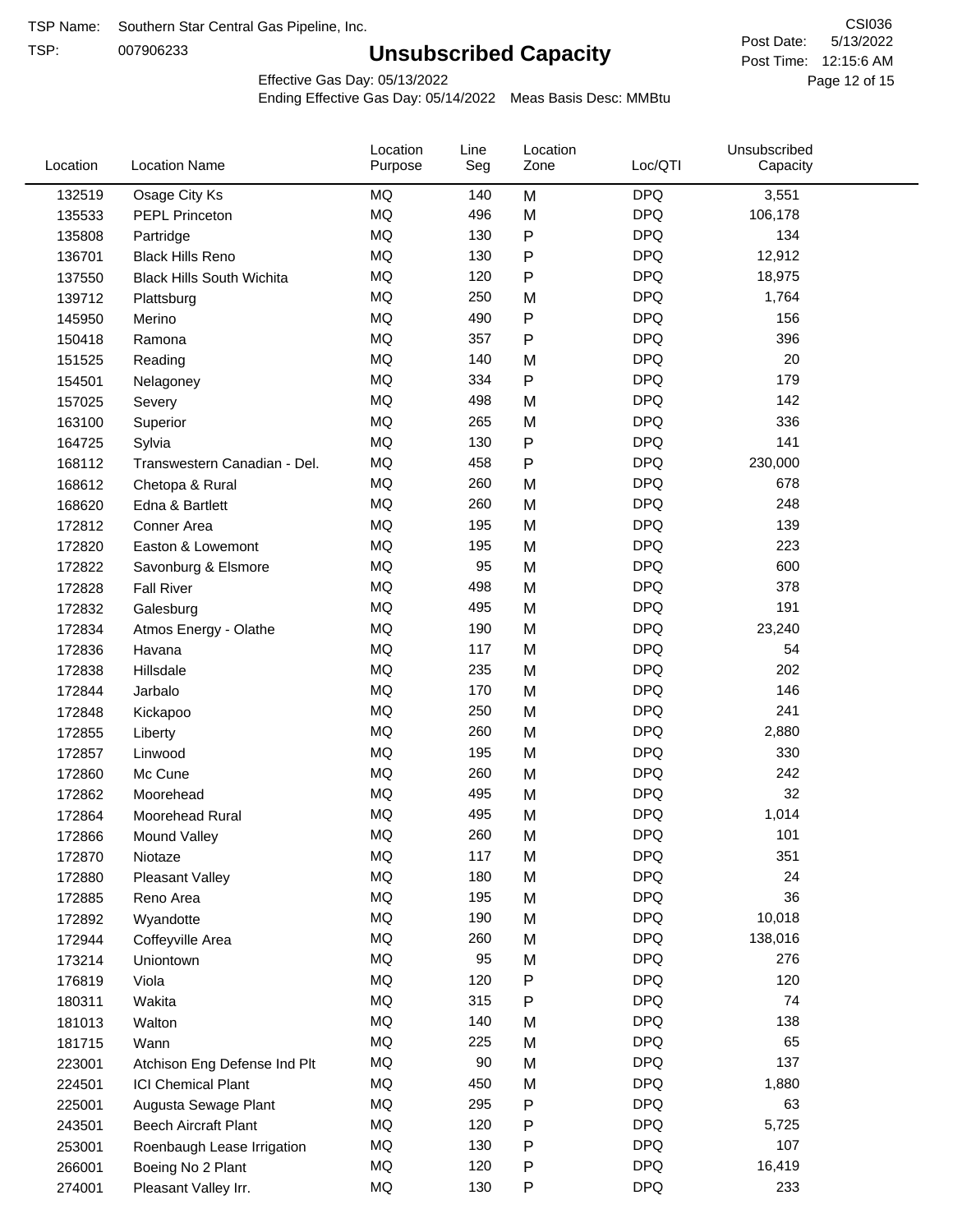TSP:

## **Unsubscribed Capacity**

5/13/2022 Page 13 of 15 Post Time: 12:15:6 AM CSI036 Post Date:

Effective Gas Day: 05/13/2022

| Location | <b>Location Name</b>            | Location<br>Purpose | Line<br>Seg | Location<br>Zone | Loc/QTI    | Unsubscribed<br>Capacity |  |
|----------|---------------------------------|---------------------|-------------|------------------|------------|--------------------------|--|
| 285501   | <b>Buildex Haydite Plant</b>    | MQ                  | 250         | M                | <b>DPQ</b> | 8,075                    |  |
| 290301   | So Ks & Ok Rr Depot Store &     | MQ                  | 177         | M                | <b>DPQ</b> | 2                        |  |
| 297501   | Cargill Salt                    | MQ                  | 315         | Ρ                | <b>DPQ</b> | 639                      |  |
| 298001   | Carlson Prodts Mfg Plant        | MQ                  | 120         | P                | <b>DPQ</b> | 185                      |  |
| 303701   | Central Plain Feedyard          | MQ                  | 315         | P                | <b>DPQ</b> | 151                      |  |
| 310001   | Church SW Irrigation            | MQ                  | 130         | $\mathsf{P}$     | <b>DPQ</b> | 60                       |  |
| 329401   | Phillips 66 Ponca City Refinery | MQ                  | 335         | $\mathsf{P}$     | <b>DPQ</b> | 10,000                   |  |
| 332501   | Lawrence Plt Atmos              | MQ                  | 195         | M                | <b>DPQ</b> | 64,427                   |  |
| 334101   | Copeland RE Irrigation          | MQ                  | 130         | ${\sf P}$        | <b>DPQ</b> | 60                       |  |
| 354001   | Derstein Irrigation             | MQ                  | 130         | P                | <b>DPQ</b> | 60                       |  |
| 355001   | Detrixhe S Irrigation           | MQ                  | 458         | $\mathsf{P}$     | <b>DPQ</b> | 66                       |  |
| 363001   | Wilroads Irrigation             | MQ                  | 130         | Ρ                | <b>DPQ</b> | 534                      |  |
| 378501   | <b>Empire Riverton</b>          | MQ                  | 260         | M                | <b>DPQ</b> | 32,727                   |  |
| 378502   | <b>Empire Energy Center</b>     | MQ                  | 455         | M                | <b>DPQ</b> | 99,068                   |  |
| 378503   | <b>Empire Stateline South</b>   | MQ                  | 260         | M                | <b>DPQ</b> | 35,000                   |  |
| 378504   | <b>Empire Stateline North</b>   | MQ                  | 260         | M                | <b>DPQ</b> | 61,589                   |  |
| 383501   | <b>FMC Chemical Plant</b>       | MQ                  | 195         | M                | <b>DPQ</b> | 4,709                    |  |
| 385001   | Farley Machine Shop             | MQ                  | 45          | $\mathsf{P}$     | <b>DPQ</b> | 61                       |  |
| 387001   | PCS Phosphate                   | MQ                  | 260         | M                | <b>DPQ</b> | 1,255                    |  |
| 388001   | Dodge City Plt Koch Nitrogen    | MQ                  | 130         | P                | <b>DPQ</b> | 53,235                   |  |
| 411501   | Gaines FD Burkett Lease         | MQ                  | 140         | M                | <b>DPQ</b> | 262                      |  |
| 428601   | Glacier Mckee-Miller-Thrall-Ma  | <b>MQ</b>           | 140         | M                | <b>DPQ</b> | 126                      |  |
| 433001   | Goodyear Topeka Tire Plant      | MQ                  | 180         | M                | <b>DPQ</b> | 5,724                    |  |
| 435501   | <b>Gospel Church Building</b>   | MQ                  | 195         | M                | <b>DPQ</b> | 2                        |  |
| 441300   | Kansas Hugoton                  | 7S                  | 130         | $\mathsf{P}$     | SGQ        | 51,555                   |  |
| 442350   | Sedalia @ Ottawa                | 7S                  | 235         | M                | SGQ        | 904                      |  |
| 442351   | Little Mo                       | 7S                  | 235         | M                | SGQ        | 0                        |  |
| 443150   | Straight Blackwell              | 7S                  | 315         | P                | SGQ        | 0                        |  |
| 443151   | Waynoka Lateral                 | 7S                  | 315         | P                | SGQ        | 102,337                  |  |
| 443152   | Straight Blackwell @ Beaver     | 7S                  | 315         | Ρ                | SGQ        | 47,725                   |  |
| 443800   | <b>Edmond Blackwell</b>         | 7S                  | 380         | Ρ                | SGQ        | 284                      |  |
| 443851   | LS385 Delivery Constraint       | 7S                  | 385         | P                | SGQ        | 134,541                  |  |
| 444001   | West Edmond                     | 7S                  | 400         | P                | SGQ        | 2,440                    |  |
| 444003   | South Maysville Delivery        | 7S                  | 400         | P                | SGQ        | 105,412                  |  |
| 444550   | Saginaw CS Area Deliveries      | 7S                  | 455         | M                | SGQ        | 71,239                   |  |
| 444580   | Canadian Blackwell              | 7S                  | 458         | ${\sf P}$        | SGQ        | 0                        |  |
| 444581   | Canadian Blackwell @            | 7S                  | 458         | $\mathsf{P}$     | SGQ        | 104,611                  |  |
| 444582   | Canadian Blackwell @ Mutual     | 7S                  | 458         | Ρ                | SGQ        | 0                        |  |
| 444901   | Rawlins Hesston Delivery        | 7S                  | 490         | Ρ                | SGQ        | 122,424                  |  |
| 444902   | <b>Riner Delivery</b>           | 7S                  | 490         | Ρ                | SGQ        | 185,693                  |  |
| 445538   | Montezuma CS                    | MV                  | 130         | P                | <b>MLQ</b> | 53,201                   |  |
| 445569   | <b>Riner CS</b>                 | MV                  | 490         | P                | <b>MLQ</b> | 0                        |  |
| 445577   | Levant CS                       | MV                  | 490         | P                | <b>MLQ</b> | 384                      |  |
| 449003   | Edmond CS w/o OK                | MV                  | 400         | $\mathsf{P}$     | <b>MLQ</b> | 1,763                    |  |
| 462001   | <b>Heartland Cement Plant</b>   | MQ                  | 495         | M                | <b>DPQ</b> | 1,046                    |  |
| 465001   | Herzog Cont                     | MQ                  | 250         | M                | <b>DPQ</b> | 3,000                    |  |
| 495501   | Kanopolis Salt Plt Independent  | MQ                  | 265         | M                | <b>DPQ</b> | 61                       |  |
| 519501   | Richie/Ripley                   | MQ                  | 120         | P                | <b>DPQ</b> | 448                      |  |
| 522502   | Lawrence Power Plt              | MQ                  | 180         | M                | <b>DPQ</b> | 138,069                  |  |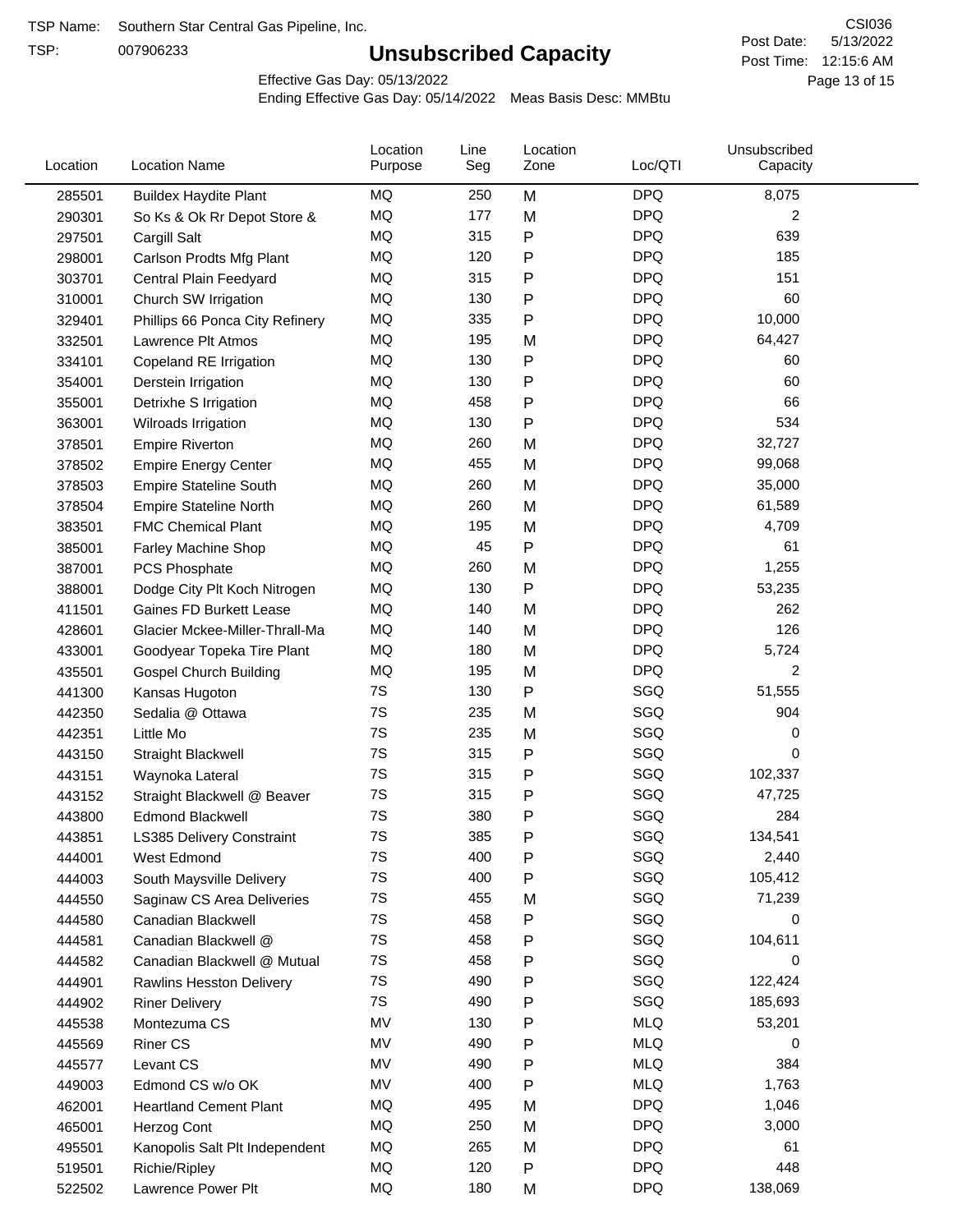TSP:

## **Unsubscribed Capacity**

5/13/2022 Page 14 of 15 Post Time: 12:15:6 AM CSI036 Post Date:

Effective Gas Day: 05/13/2022

| Location | <b>Location Name</b>                     | Location<br>Purpose | Line<br>Seg | Location<br>Zone | Loc/QTI    | Unsubscribed<br>Capacity |  |
|----------|------------------------------------------|---------------------|-------------|------------------|------------|--------------------------|--|
| 526001   | Ks Pen Boiler                            | MQ                  | 195         | M                | <b>DPQ</b> | 805                      |  |
| 526201   | Ks Pen Kitchen                           | MQ                  | 195         | M                | <b>DPQ</b> | 626                      |  |
| 527502   | <b>Black Hills- Lawrence Service</b>     | MQ                  | 195         | M                | <b>DPQ</b> | 46                       |  |
| 527701   | <b>Black Hills- Matfield Green</b>       | <b>MQ</b>           | 140         | M                | <b>DPQ</b> | 61                       |  |
| 527702   | <b>Black Hills- Towanda Service</b>      | MQ                  | 300         | M                | <b>DPQ</b> | 48                       |  |
| 527704   | <b>Black Hills-Wellington</b>            | <b>MQ</b>           | 333         | Ρ                | <b>DPQ</b> | 48                       |  |
| 527705   | <b>Black Hills- Belle Plaine Service</b> | MQ                  | 333         | Ρ                | <b>DPQ</b> | 84                       |  |
| 527706   | Black Hills- S Wichita                   | MQ                  | 120         | Ρ                | <b>DPQ</b> | 5                        |  |
| 541001   | L&S Beckerview, Inc                      | MQ                  | 90          | M                | <b>DPQ</b> | 137                      |  |
| 544101   | Knight Feedlot                           | MQ                  | 265         | M                | <b>DPQ</b> | 138                      |  |
| 545801   | Jayhawk Chemical Plant                   | MQ                  | 260         | M                | <b>DPQ</b> | 2,313                    |  |
| 560001   | Leavenworth Co Shop Heating              | MQ                  | 195         | M                | <b>DPQ</b> | 10                       |  |
| 571001   | <b>Bunge Milling Grain Dryer</b>         | <b>MQ</b>           | 90          | M                | <b>DPQ</b> | 2,354                    |  |
| 588701   | Lyons Wtr Pump Station                   | <b>MQ</b>           | 45          | P                | <b>DPQ</b> | 61                       |  |
| 592501   | <b>MEC Machine Shop</b>                  | MQ                  | 177         | M                | <b>DPQ</b> | 186                      |  |
| 620001   | Langdon Pump Station                     | MQ                  | 130         | Ρ                | <b>DPQ</b> | 1,000                    |  |
| 630204   | Ralph Green Powerplant                   | MQ                  | 235         | M                | <b>DPQ</b> | 19,500                   |  |
| 633001   | Mo State School Higginsville             | MQ                  | 425         | M                | <b>DPQ</b> | 164                      |  |
| 640001   | Monarch Humboldt Cem Plt                 | MQ                  | 495         | M                | <b>DPQ</b> | 8,127                    |  |
| 654101   | Mull Farms Irrigation                    | MQ                  | 130         | Ρ                | <b>DPQ</b> | 186                      |  |
| 707001   | Oxford Alfala Dehy Plant                 | MQ                  | 333         | Ρ                | <b>DPQ</b> | 647                      |  |
| 709501   | <b>ONEOK Hutchinson Frac Plt</b>         | <b>MQ</b>           | 130         | Ρ                | <b>DPQ</b> | 11,186                   |  |
| 719001   | Petrolite Wax Refinery                   | MQ                  | 357         | Ρ                | <b>DPQ</b> | 4,930                    |  |
| 720001   | Woolaroc Lodge Phillips F                | MQ                  | 357         | Ρ                | <b>DPQ</b> | 168                      |  |
| 725001   | Harrisonville Prod Phillips Pp           | MQ                  | 235         | M                | <b>DPQ</b> | 1,414                    |  |
| 725602   | Wichita Pump Sta Phillips Ppl            | MQ                  | 120         | Ρ                | <b>DPQ</b> | 641                      |  |
| 731001   | Pines Int'l Dehy Plant                   | MQ                  | 195         | M                | <b>DPQ</b> | 273                      |  |
| 739001   | Danny D. & Susan J. Post                 | MQ                  | 130         | P                | <b>DPQ</b> | 60                       |  |
| 753501   | Quivira Country Club House               | MQ                  | 190         | M                | <b>DPQ</b> | 121                      |  |
| 753701   | <b>ONEOK Medford</b>                     | MQ                  | 458         | Ρ                | <b>DPQ</b> | 44,700                   |  |
| 813001   | Wineteer School 260                      | MQ                  | 295         | P                | <b>DPQ</b> | 203                      |  |
| 813401   | Grant School 497                         | MQ                  | 195         | M                | <b>DPQ</b> | 45                       |  |
| 815401   | Minneha Grade School 259                 | MQ                  | 120         | Ρ                | <b>DPQ</b> | 185                      |  |
| 846001   | Smith D Irrigation                       | MQ                  | 265         | M                | <b>DPQ</b> | 61                       |  |
| 850001   | Snook M Irrigation                       | MQ                  | 130         | Ρ                | <b>DPQ</b> | 44                       |  |
| 865001   | Southwest Elect Mfg Plant                | MQ                  | 400         | Ρ                | <b>DPQ</b> | 394                      |  |
| 875001   | Stahl Spec Aluminum Alloy                | MQ                  | 235         | M                | <b>DPQ</b> | 4,936                    |  |
| 877001   | St Dept Boys Indust School               | MQ                  | 180         | M                | <b>DPQ</b> | 407                      |  |
| 910001   | <b>Total Ark City Oil Refinery</b>       | MQ                  | 333         | M                | <b>DPQ</b> | 203                      |  |
| 926501   | Urschel DR Irrigation                    | MQ                  | 458         | Ρ                | <b>DPQ</b> | 256                      |  |
| 928001   | Mcconnell Air Force Base                 | MQ                  | 295         | Ρ                | <b>DPQ</b> | 7,803                    |  |
| 929201   | Ft. Leavenworth Army Base                | MQ                  | 250         | M                | <b>DPQ</b> | 18,888                   |  |
| 932001   | Leavenworth Penitentiary                 | MQ                  | 250         | M                | <b>DPQ</b> | 3,206                    |  |
| 934201   | Va Admin Center                          | MQ                  | 195         | M                | <b>DPQ</b> | 6,827                    |  |
| 962001   | Sunflower Electric - Judson              | MQ                  | 130         | Ρ                | <b>DPQ</b> | 70,924                   |  |
| 990001   | Yost LM Irrigation                       | MQ                  | 265         | M                | <b>DPQ</b> | 61                       |  |
| 999000   | PMI - Prod to Mkt Interface              | MQ                  | 909         | Ρ                | <b>DPQ</b> | 0                        |  |
| 999000   | PMI - Prod to Mkt Interface              | M <sub>2</sub>      | 909         | M                | <b>RPQ</b> | 0                        |  |
| 999001   | Rawlins-Hesston P/M Interface            | MQ                  | 490         | Ρ                | <b>DPQ</b> | 180,938                  |  |